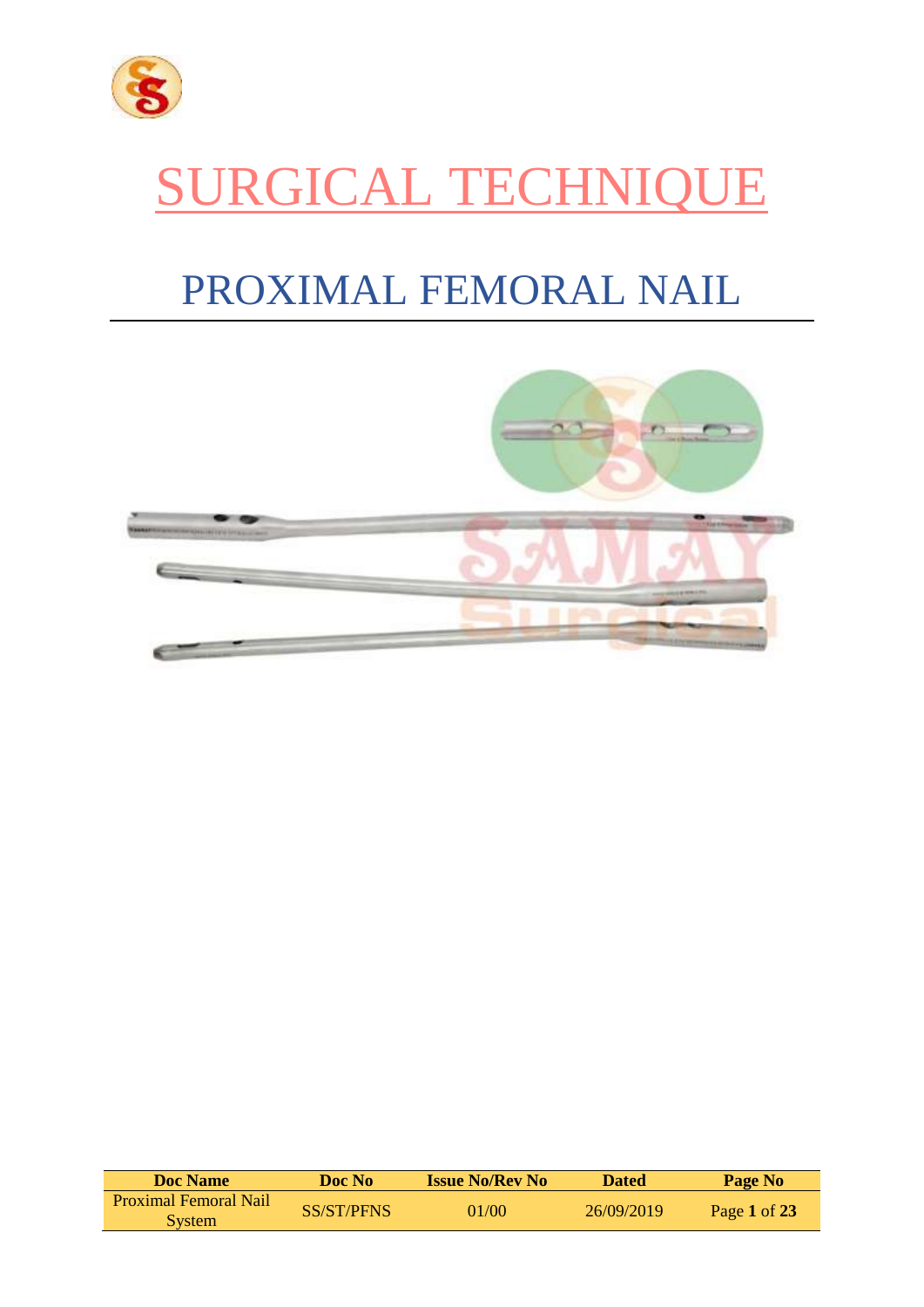

# SYSTEM OVERVIEW

| <b>NAILS</b>                                                                                                                                                                                                                                                                      |  |
|-----------------------------------------------------------------------------------------------------------------------------------------------------------------------------------------------------------------------------------------------------------------------------------|--|
| PROXIMAL FEMORAL NAIL (P.F.N), (RIGHT) (9.0 mm)<br>Catalogue Number:<br>$\bullet$<br><b>Stainless Steel: SS 205</b><br>Titanium: TT 205<br>Available in Stainless Steel 316L and Titanium Grade 5<br>$\bullet$<br>Length: 34cm to 44cm<br>$\bullet$<br>Diameter: 9mm<br>$\bullet$ |  |
| PROXIMAL FEMORAL NAIL (P.F.N), (RIGHT) (10.0 mm)<br>Catalogue Number:<br>$\bullet$<br>Stainless Steel: SS 205<br>Titanium: TT 205<br>Available in Stainless Steel 316L and Titanium Grade 5<br>$\bullet$<br>Length: 34cm to 44cm<br>$\bullet$<br>Diameter: 10mm                   |  |
| PROXIMAL FEMORAL NAIL (P.F.N), (RIGHT) (11.0 mm)<br>Catalogue Number:<br>$\bullet$<br>Stainless Steel: SS 205<br>Titanium: TT 205<br>Available in Stainless Steel 316L and Titanium Grade 5<br>$\bullet$<br>Length: 34cm to 44cm<br>$\bullet$<br>Diameter: 11mm                   |  |
| PROXIMAL FEMORAL NAIL (P.F.N), (LEFT) (9.0 mm)<br>Catalogue Number:<br>٠<br><b>Stainless Steel: SS 206</b><br>Titanium: TT 206<br>Available in Stainless Steel 316L and Titanium Grade 5<br>$\bullet$<br>Length: 34cm to 44cm<br>$\bullet$<br>Diameter: 9mm<br>$\bullet$          |  |

| <b>Doc Name</b>                        | Doc No-           | <b>Issue No/Rev No</b> | <b>Dated</b> | Page No        |
|----------------------------------------|-------------------|------------------------|--------------|----------------|
| <b>Proximal Femoral Nail</b><br>System | <b>SS/ST/PFNS</b> | 01/00                  | 26/09/2019   | Page 2 of $23$ |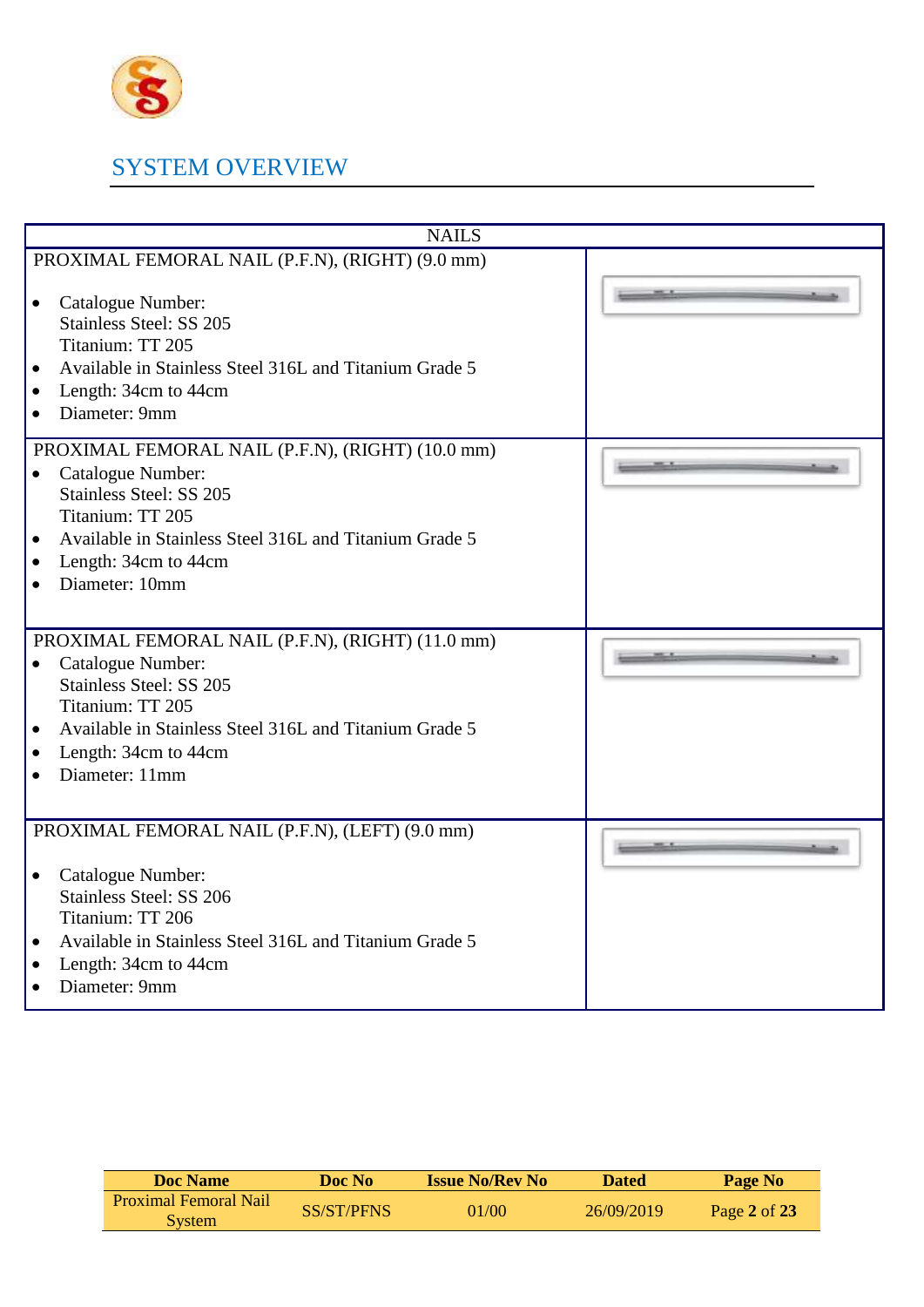

| $\bullet$<br>$\bullet$<br>$\bullet$ | PROXIMAL FEMORAL NAIL (P.F.N), (LEFT) (10.0 mm)<br>Catalogue Number:<br><b>Stainless Steel: SS 206</b><br>Titanium: TT 206<br>Available in Stainless Steel 316L and Titanium Grade 5<br>Length: 34cm to 44cm<br>Diameter: 10 mm                                                   |  |
|-------------------------------------|-----------------------------------------------------------------------------------------------------------------------------------------------------------------------------------------------------------------------------------------------------------------------------------|--|
|                                     | PROXIMAL FEMORAL NAIL (P.F.N), (LEFT) (11.0 mm)                                                                                                                                                                                                                                   |  |
| $\bullet$<br>$\bullet$<br>$\bullet$ | Catalogue Number:<br><b>Stainless Steel: SS 206</b><br>Titanium: TT 206<br>Available in Stainless Steel 316L and Titanium Grade 5<br>Length: 34cm to 44cm<br>Diameter: 11 mm                                                                                                      |  |
|                                     |                                                                                                                                                                                                                                                                                   |  |
| $\bullet$<br>$\bullet$<br>$\bullet$ | PROXIMAL FEMORAL NAIL (P.F.N), (SHORT) 135° 25cm<br>Catalogue Number:<br><b>Stainless Steel: SS 207</b><br>Titanium: TT 207<br>Available in Stainless Steel 316L and Titanium Grade 5<br>Length: 25cm<br>Diameter: $\phi$ 09.0 mm, $\phi$ 10.0 mm, $\phi$ 11.0 mm, $\phi$ 12.0 mm |  |
|                                     | PROXIMAL FEMORAL NAIL (P.F.N), (SHORT) 130° 25cm                                                                                                                                                                                                                                  |  |
| $\bullet$                           | Catalogue Number:<br>Stainless Steel: SS 207<br>Titanium: TT 207<br>Available in Stainless Steel 316L and Titanium Grade 5<br>Length: 25cm<br>Diameter: $\phi$ 09.0 mm, $\phi$ 10.0 mm, $\phi$ 11.0 mm, $\phi$ 12.0 mm                                                            |  |
|                                     | CAP FOR PROXIMAL FEMORAL NAIL (P.F.N)                                                                                                                                                                                                                                             |  |
|                                     | Catalogue Number:<br>Stainless Steel: SS 200-004<br><b>Titanium: TT 200-004</b>                                                                                                                                                                                                   |  |

| <b>Doc</b> Name                 | Doc No-    | <b>Issue No/Rev No</b> | <b>Dated</b> | Page No      |
|---------------------------------|------------|------------------------|--------------|--------------|
| Proximal Femoral Nail<br>System | SS/ST/PFNS | 01/00                  | 26/09/2019   | Page 3 of 23 |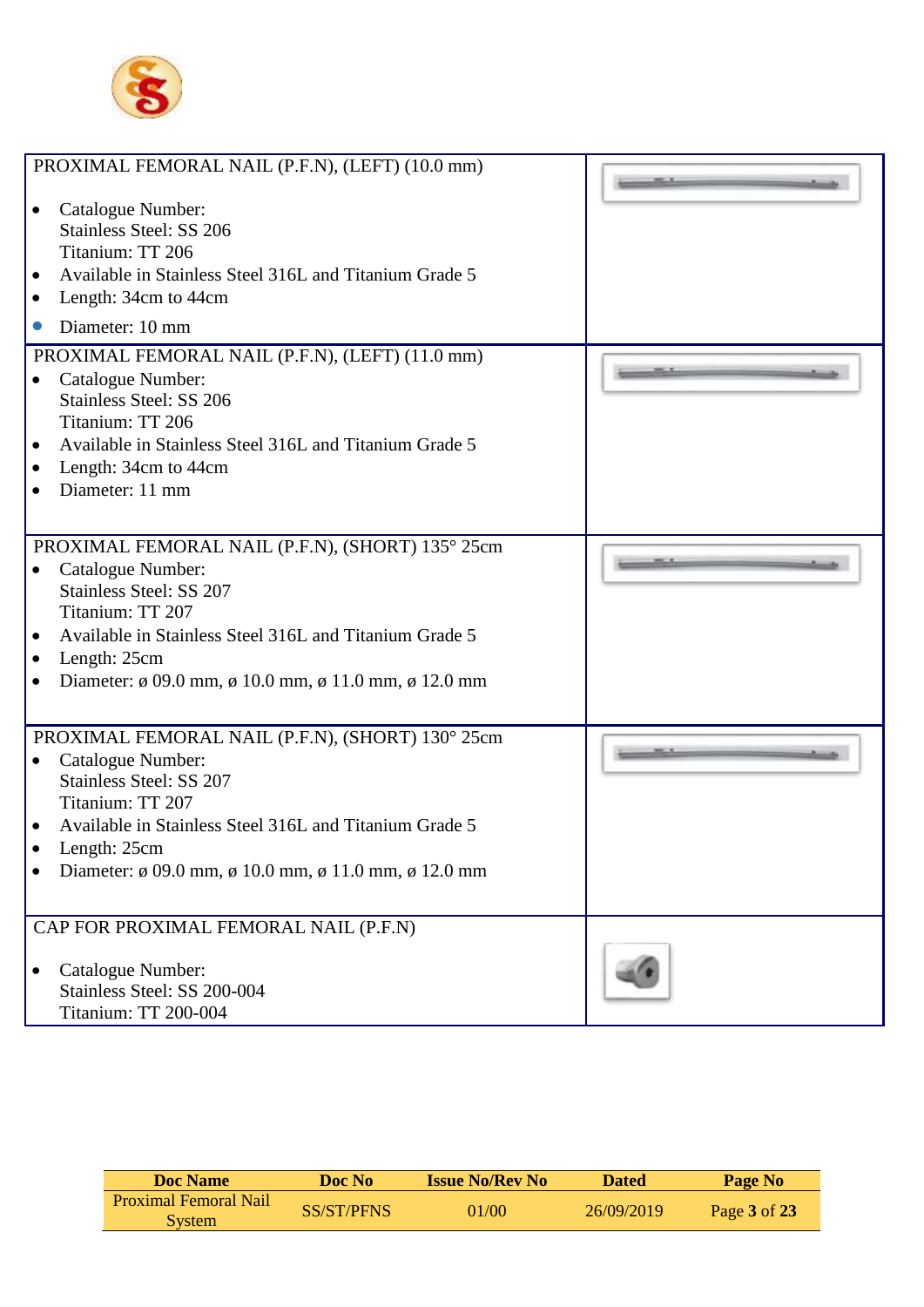

| 4.9 mm INTER-LOCKING SCREW                                                                                                                                                                      |  |
|-------------------------------------------------------------------------------------------------------------------------------------------------------------------------------------------------|--|
| Catalogue Number:<br>Stainless Steel: SS 214<br>Titanium: TT 214<br>Available in Stainless Steel 316L and Titanium Grade 5<br>$\bullet$<br>Length: 20mm to 90mm<br>$\bullet$<br>Diameter: 4.9mm |  |
| 6.4 mm PROXIMAL FEMORAL SCREW (P.F.N)                                                                                                                                                           |  |
| Catalogue Number:<br>$\bullet$                                                                                                                                                                  |  |
| Stainless Steel: SS 215<br>Titanium: TT 215                                                                                                                                                     |  |
| Available in Stainless Steel 316L and Titanium Grade 5<br>$\bullet$                                                                                                                             |  |
| Length: 60mm to 120mm<br>$\bullet$                                                                                                                                                              |  |
| Diameter: 6.4mm                                                                                                                                                                                 |  |
|                                                                                                                                                                                                 |  |
| 8.0 mm PROXIMAL FEMORAL SCREW (P.F.N)                                                                                                                                                           |  |
| Catalogue Number:<br>$\bullet$                                                                                                                                                                  |  |
| Stainless Steel: SS 216<br>Titanium: TT 216                                                                                                                                                     |  |
| Available in Stainless Steel 316L and Titanium Grade 5<br>$\bullet$                                                                                                                             |  |
| Length: 60mm to 120mm<br>$\bullet$                                                                                                                                                              |  |
| Diameter: 8.0mm                                                                                                                                                                                 |  |
|                                                                                                                                                                                                 |  |
|                                                                                                                                                                                                 |  |
|                                                                                                                                                                                                 |  |
|                                                                                                                                                                                                 |  |
|                                                                                                                                                                                                 |  |

| <b>Doc</b> Name              | Doc No     | <b>Issue No/Rev No</b> | <b>Dated</b> | Page No        |
|------------------------------|------------|------------------------|--------------|----------------|
| <b>Proximal Femoral Nail</b> | SS/ST/PFNS | 01/00                  | 26/09/2019   | Page 4 of $23$ |
| <b>System</b>                |            |                        |              |                |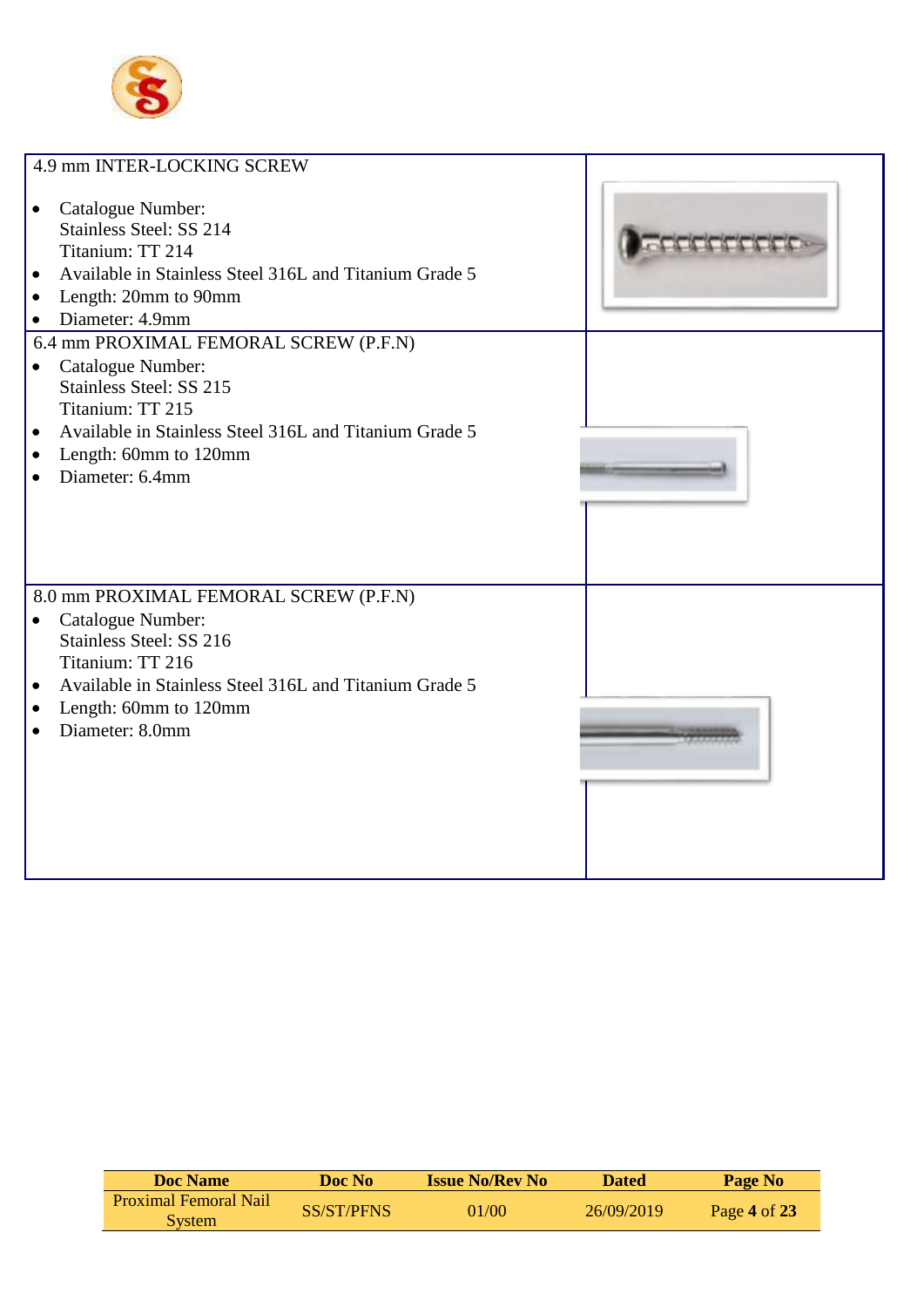

| <b>GUIDE WIRE (SIMPLE)</b>                                                                                                                             |  |
|--------------------------------------------------------------------------------------------------------------------------------------------------------|--|
| Catalogue number-<br>$\bullet$<br>Stainless Steel 316L: SS 291-020<br>Available in Stainless Steel 316L<br>Diameter: 2.0mm<br>Length: 16"              |  |
| <b>GUIDE WIRE (THREADED)</b>                                                                                                                           |  |
| Catalogue number-<br>$\bullet$<br>Stainless Steel 316L: SS 291-120<br>Available in Stainless Steel 316L<br>Diameter: 2.0mm<br>Length: $16$ "           |  |
| <b>GUIDE WIRE LONG SIMPLE</b>                                                                                                                          |  |
| Catalogue number-<br>$\bullet$<br>Stainless Steel 316L: SS 292-025<br>Available in Stainless Steel 316L<br>Diameter: 2.5mm<br>Length: 40"<br>$\bullet$ |  |
| <b>GUIDE WIRE LONG BIDED</b>                                                                                                                           |  |
| Catalogue number-<br>$\bullet$<br><b>Stainless Steel 316L: SS 292-125</b><br>Available in Stainless Steel 316L<br>Diameter: 2.5mm<br>Length: 40"       |  |

| <b>Doc</b> Name                               | Doc No            | <b>Issue No/Rev No</b> | <b>Dated</b> | Page No        |
|-----------------------------------------------|-------------------|------------------------|--------------|----------------|
| <b>Proximal Femoral Nail</b><br><b>System</b> | <b>SS/ST/PFNS</b> | 01/00                  | 26/09/2019   | Page $5$ of 23 |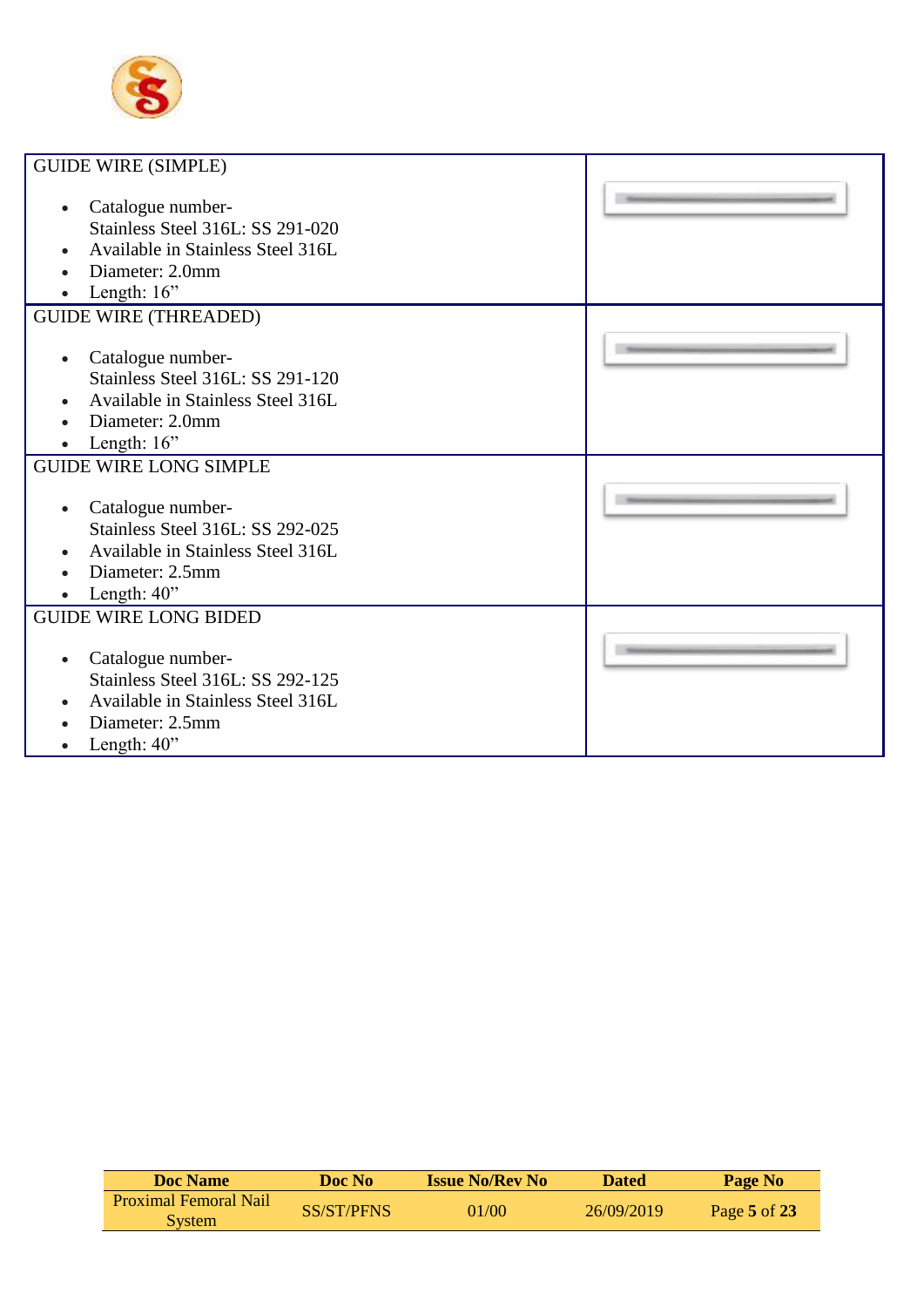

|                                                                                                                                                                                                                                         | STEINMANN PIN (3.5 mm)                        |  |
|-----------------------------------------------------------------------------------------------------------------------------------------------------------------------------------------------------------------------------------------|-----------------------------------------------|--|
| Catalogue number-<br>$\bullet$<br>Stainless Steel 316L: SS 228<br>Titanium Grade 5: TT 228<br>Available in Stainless Steel 316L & Titanium Grade 5<br>$\bullet$<br>Length: 125mm to 300mm<br>$\bullet$<br>Diameter: 3.5 mm<br>$\bullet$ |                                               |  |
|                                                                                                                                                                                                                                         | <b>INSTRUMENT SET DETAILS</b>                 |  |
| <b>SIS 118</b>                                                                                                                                                                                                                          | <b>P.F.N. Instruments Set</b>                 |  |
| SIS 118-001                                                                                                                                                                                                                             | <b>Threaded Bolt</b>                          |  |
| SIS 118-002                                                                                                                                                                                                                             | Small Hammer Unit With Nut                    |  |
| SIS 118-003                                                                                                                                                                                                                             | Jig(135')                                     |  |
| SIS 118-004                                                                                                                                                                                                                             | <b>Extractor Rod</b>                          |  |
| SIS 118-005                                                                                                                                                                                                                             | <b>Round Hammer</b>                           |  |
| SIS 118-006                                                                                                                                                                                                                             | Protection Sleeve 12mm                        |  |
| SIS 118-007                                                                                                                                                                                                                             | Protection Sleeve 10mm                        |  |
| SIS 118-008                                                                                                                                                                                                                             | Drill Sleeve for 4.0mm Drill                  |  |
| SIS 118-009                                                                                                                                                                                                                             | Guide Wire Sleeve 2.0mm For 12mm              |  |
| SIS 118-010                                                                                                                                                                                                                             | Guide Wire Sleeve 2.0mm For 10mm              |  |
| SIS 118-011                                                                                                                                                                                                                             | Pointer (Long)                                |  |
| SIS 118-012                                                                                                                                                                                                                             | T-Handle (Wrench)                             |  |
| SIS 118-013                                                                                                                                                                                                                             | T- Handle for Q.C Drill Bit/Tap               |  |
| SIS 118-014                                                                                                                                                                                                                             | Spanner Irdinary (12 X 13/1, 16 X 17/1)       |  |
| SIS 118-015                                                                                                                                                                                                                             | C.C. Screw Driver 5.0mm (250mm)               |  |
| SIS 118-016                                                                                                                                                                                                                             | Guide Wire Simple 2.0mm X 16"                 |  |
| SIS 118-017                                                                                                                                                                                                                             | Guide Wire Threaded 2.0mm X 16"               |  |
| SIS 118-018                                                                                                                                                                                                                             | C.C. Drill Bits long With Q.C for 8.0mm Screw |  |
| SIS 118-019                                                                                                                                                                                                                             | C.C. Drill Bits long With Q.C for 6.4mm Screw |  |
| SIS 118-020                                                                                                                                                                                                                             | Screw Driver 4.5mm Hex (250mm)                |  |
| SIS 118-021                                                                                                                                                                                                                             | Drill Bits 4.0mm long 10"                     |  |
| SIS 118-022                                                                                                                                                                                                                             | Depth Guage (110MM)                           |  |
| SIS 118-023                                                                                                                                                                                                                             | Solhapur Sleeve (15MM)                        |  |
| SIS 118-024                                                                                                                                                                                                                             | Proximal Reamer (14MM)                        |  |
| SIS 118-025                                                                                                                                                                                                                             | <b>Bone AWL Straight</b>                      |  |

# **PROXIMAL FEMORAL NAIL (RIGHT):**

Note: Define code for SS 316L/SS 205, Titanium /TT 205, SS 316 LVM/LM 205

Screw places: 8mm, 6.4mm, and 4.9mm

| Doc Name                                      | Doc No-           | <b>Issue No/Rev No</b> | <b>Dated</b> | Page No        |
|-----------------------------------------------|-------------------|------------------------|--------------|----------------|
| <b>Proximal Femoral Nail</b><br><b>System</b> | <b>SS/ST/PFNS</b> | 01/00                  | 26/09/2019   | Page 6 of $23$ |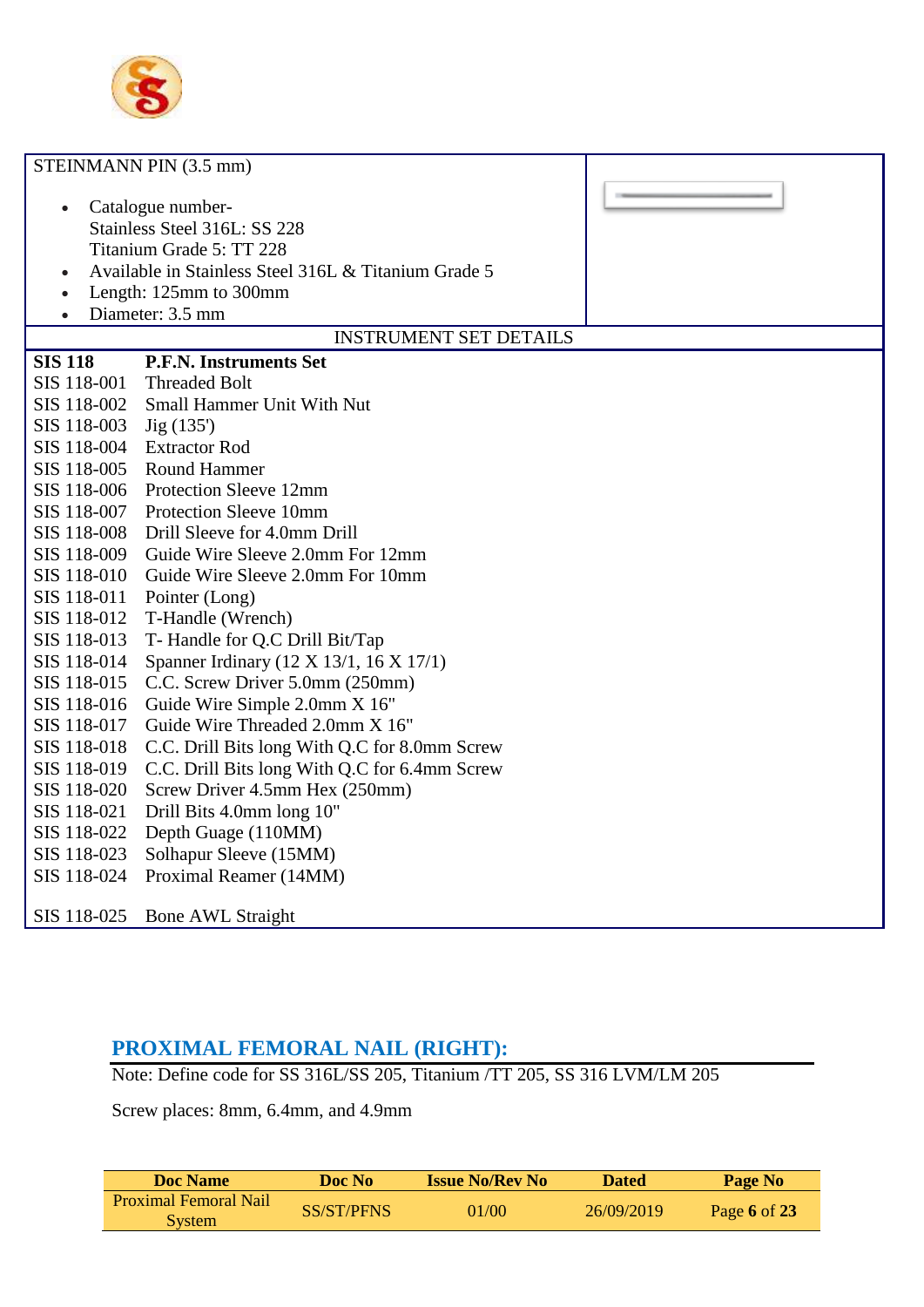

# **PROXIMAL FEMORAL NAIL (LEFT):**

Note: Define code for SS 316L/SS 206, Titanium /TT 206, SS 316 LVM/LM 206

Screw places: 8mm, 6.4mm, and 4.9mm

#### **INDICATIONS:**

Proximal femoral nail is intended to treat stable and unstable proximal femoral fractures including pertrochanteric fractures, intertrochanteric fractures, and high subtrochanteric fractures.

### **CONTRAINDICATIONS:**

- $\triangleright$  Any active or suspected latent infection or marked local inflammation in or about the affected area.
- $\triangleright$  Compromised vascularity that would inhibit adequate blood supply to the fracture or the operative site.
- $\triangleright$  Bone stock compromised by disease, infection or prior implantation that cannot provide adequate support and/or fixation of the devices.
- Material sensitivity, documented or suspected. Relative Contraindications Indications, Precautions & Contraindications Indications
- $\triangleright$  Obesity. An overweight or obese patient can produce loads on the implant that can lead to failure of the fixation of the device or to failure of the device itself.
- $\triangleright$  Patients having inadequate tissue coverage over the operative site.
- $\triangleright$  Implant utilization that would interfere with anatomical structures or physiological performance.
- $\triangleright$  Any mental or neuromuscular disorder which would create an unacceptable risk of fixation failure or complications in postoperative care.
- $\triangleright$  Other medical or surgical conditions which would preclude the potential benefit of surgery.

# **ADVERSE REACTIONS:**

- Clinical failure (i.e. pain or injury) due to bending, loosening, breakage of implant, loose fixation, dislocation and/or migration
- Pain, discomfort, and/or abnormal sensations due to the presence of the implant.
- Primary and/or secondary infections.
- Allergic reactions to implant material.
- Necrosis of bone or decrease of bone density.
- Injury to vessels, nerves and organs.
- Elevated fibrotic tissue reaction around the surgical area

| Doc Name                                      | Doc No     | <b>Issue No/Rev No</b> | <b>Dated</b> | Page No      |  |
|-----------------------------------------------|------------|------------------------|--------------|--------------|--|
| <b>Proximal Femoral Nail</b><br><b>System</b> | SS/ST/PFNS | 01/00                  | 26/09/2019   | Page 7 of 23 |  |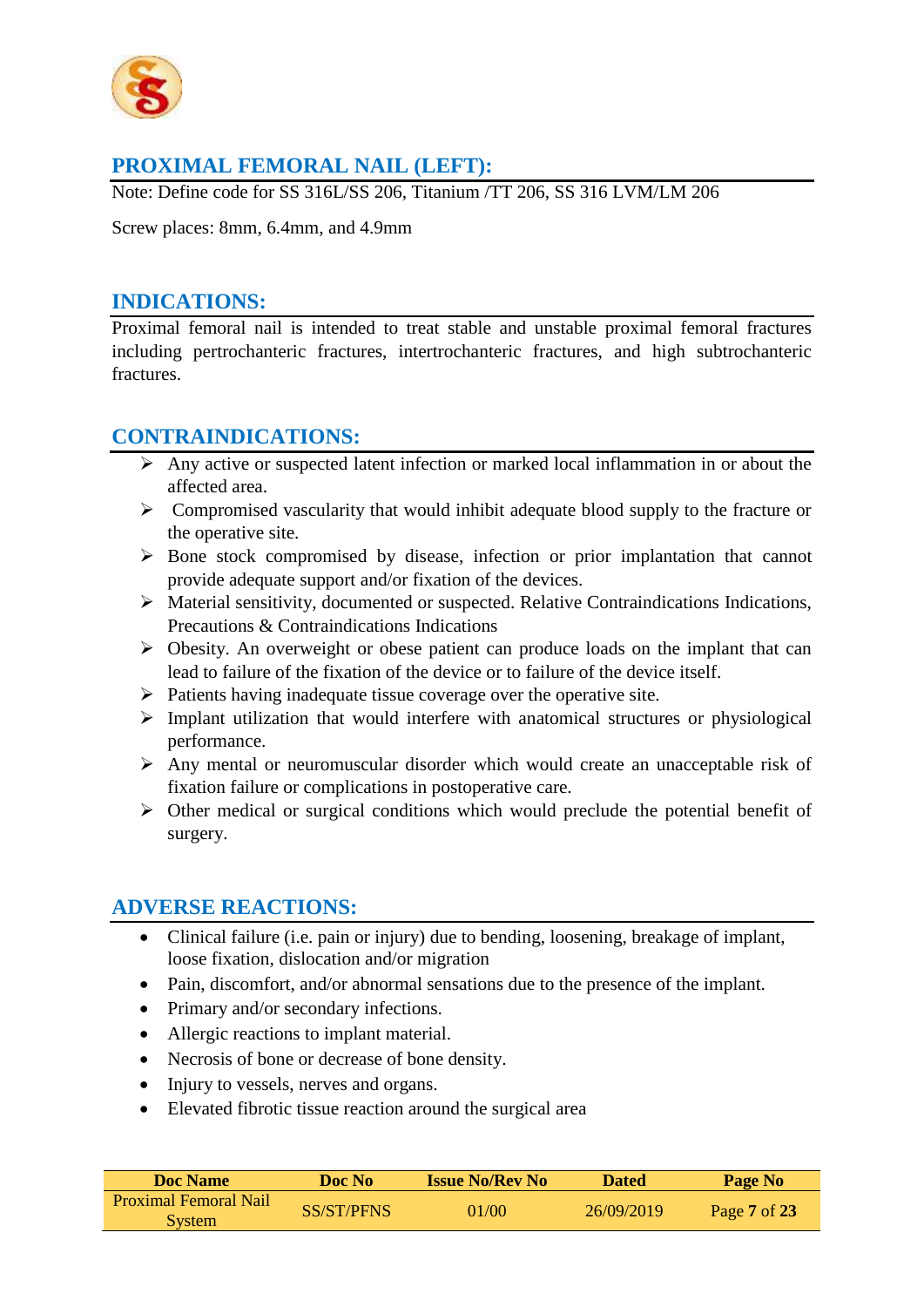

# **PRECAUTIONS:**

An implant shall never be reused. Previous stresses may have created imperfections which can lead to device failure. Instruments shall be inspected for wear or damage prior to usage. Protect implant appliances against scratching and nicking. Such stress concentrations can lead to failure.

# **SINGLE BRAND USAGE:**

Implant components from one manufacture should not be used with those of another. Implants from each manufacture may have metal, dimensions and design differences so that the use in conjunction with different brands of devices may lead to inadequate fixation or adverse performances of the devices.

| <b>Doc Name</b>                               | Doc No            | <b>Issue No/Rev No</b> | <b>Dated</b> | Page No      |
|-----------------------------------------------|-------------------|------------------------|--------------|--------------|
| <b>Proximal Femoral Nail</b><br><b>System</b> | <b>SS/ST/PFNS</b> | 01/00                  | 26/09/2019   | Page 8 of 23 |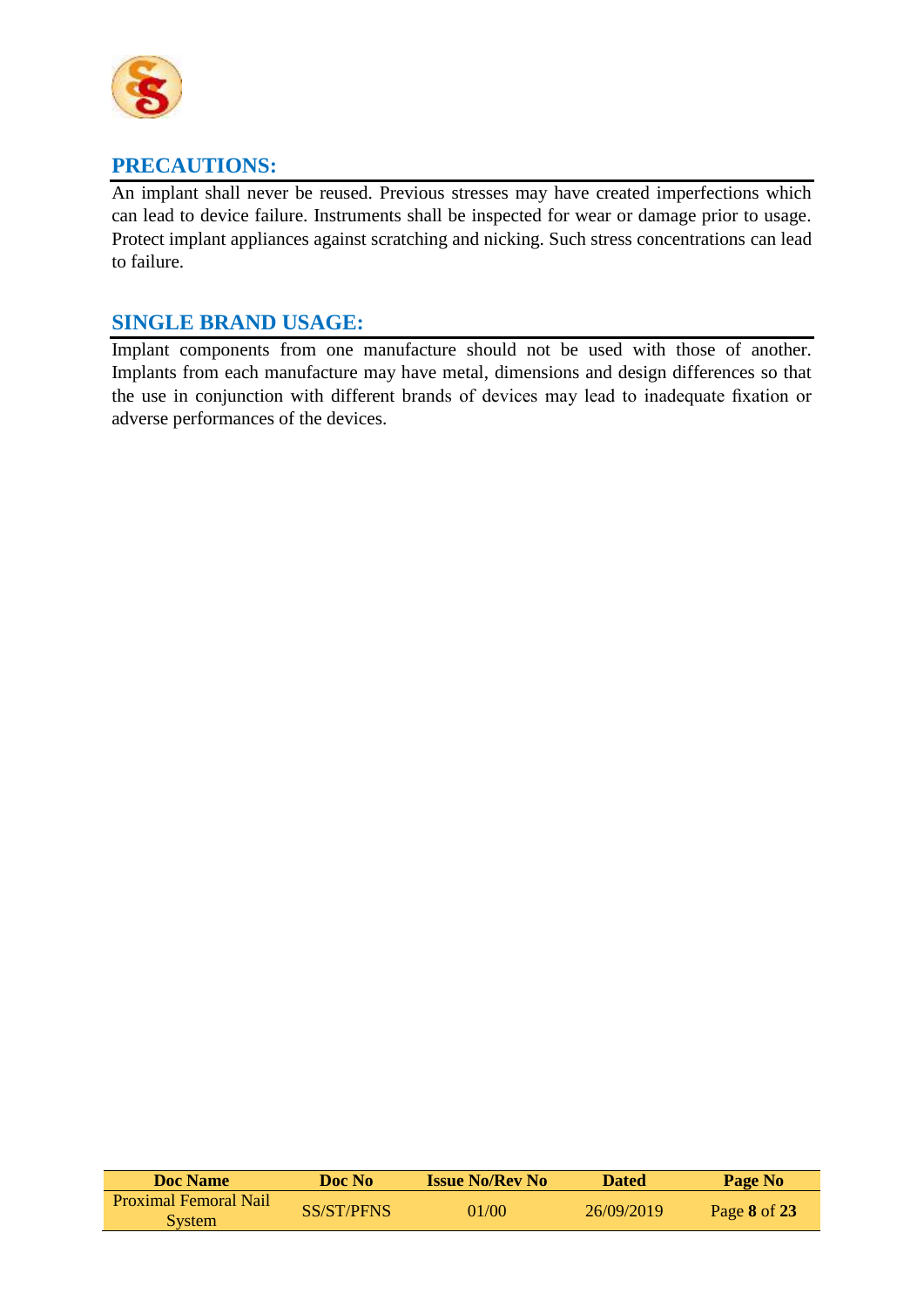

# **SURGICAL TECHNIQUE:**

#### **1. Patient positioning**

Position patient supine on an extension table or a radiolucent operating table. Position the C-arm of the image intensifier in such a way that it can visualize the proximal femur exactly in the lateral and AP planes.

For unimpeded access to the medullary cavity, abduct the upper part of the body by about 10–15º to the contralateral side (or adduct the affected leg by 10–15º).

#### **2. Reduce fracture:**

If possible, carry out closed reduction of the fracture under image intensifier control. Exact reduction and secure fixation of the patient to the operating table are essential for easy handling and a good surgical result.

#### **3. Determine nail diameter:**

Under image intensifier control, place the Measuring Device on the femur and position the square marking over the isthmus. If the transition to the cortex is still visible to the left and right of the marking, the corresponding nail diameter may be used.



#### **4. Approach:**

Palpate the greater trochanter.

Make a 5cm incision approximately 5 to 8cm proximal from the tip of the greater trochanter. Make a parallel incision in the fasciae of the gluteus medius and split the gluteus medius in line with the fibres.

**Doc Name Doc No Issue No/Rev No Dated Page No** Proximal Femoral Nail System SS/ST/PFNS 01/00 26/09/2019 Page **<sup>9</sup>** of **<sup>23</sup>**

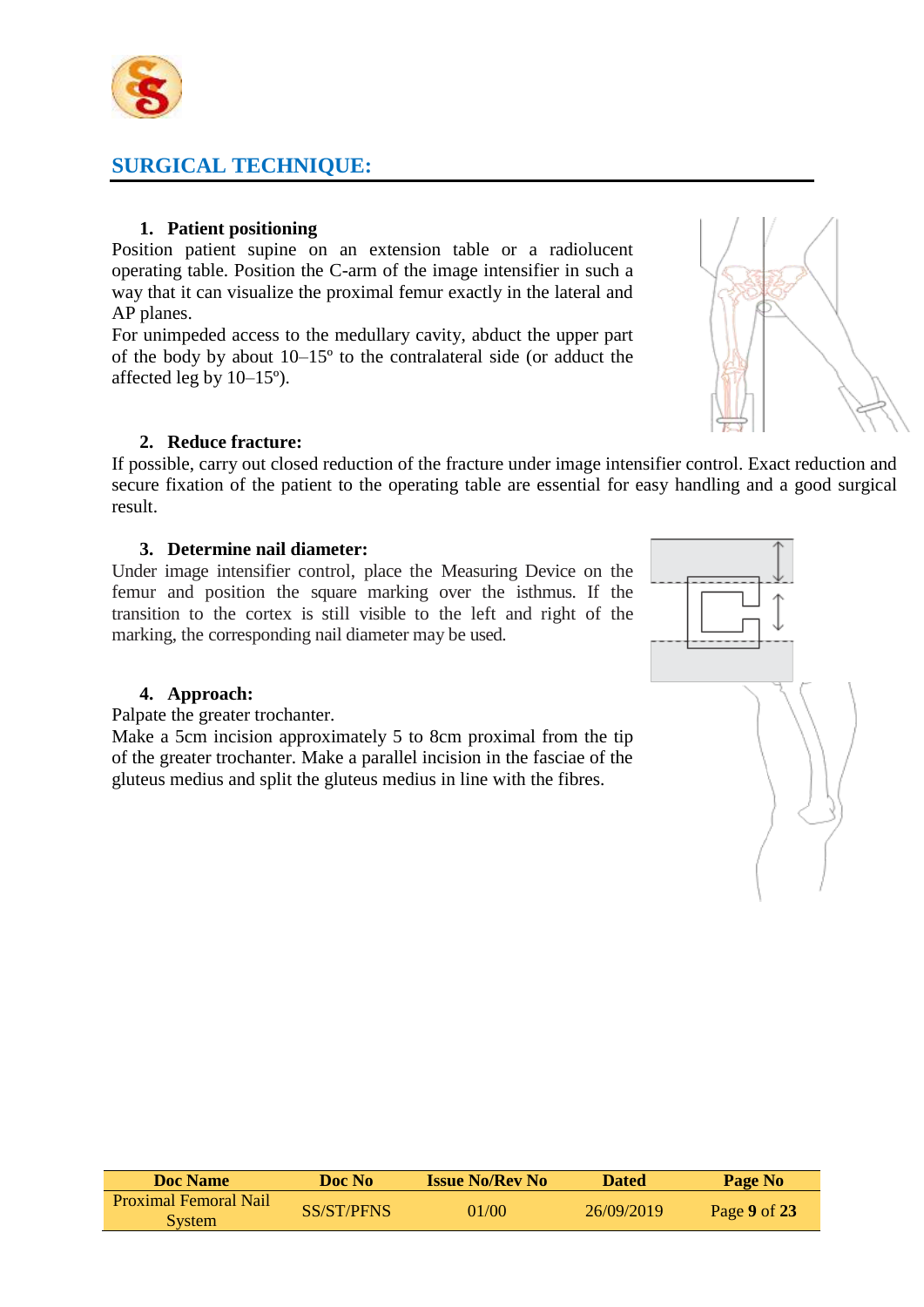

#### **5. Determine nail insertion point and insert guide wire:**

In the AP view, the nail insertion point is normally found on the tip or slightly lateral to the tip of the greater trochanter in the curved extension of the medullary cavity.

The mediolateral angle of the implant amounts to 6º. This means that the 2.5 mm Guide Wire must be inserted laterally at an angle of 6º to the shaft. The guide wire can be inserted manually with the Universal Chuck with T-Handle and the quick coupling for Kirschner wires

In lateral view, place the guide wire in the centre of the medullary cavity to a depth of about 15cm.

Percutaneous technique: Insert guide wire through the Protection Sleeve and the Drill Sleeve. Then remove the drill sleeve.

Note:To ensure correct position of guide wire, position a nail ventrally on the femur and check radiographially.

#### **6. Opening the femur:**

Guide the cannulated 17.0mm Drill Bit over the guide wire through the protection sleeve and ream manually with the Universal Chuck with T-Handle as far as the stop on the protection sleeve.

Remove protection sleeve and guide wire. Dispose of the guide wires, do not reuse them





| Doc Name                                      | Doc No     | <b>Issue No/Rev No</b> | <b>Dated</b> | Page No       |
|-----------------------------------------------|------------|------------------------|--------------|---------------|
| <b>Proximal Femoral Nail</b><br><b>System</b> | SS/ST/PFNS | 01/00                  | 26/09/2019   | Page 10 of 23 |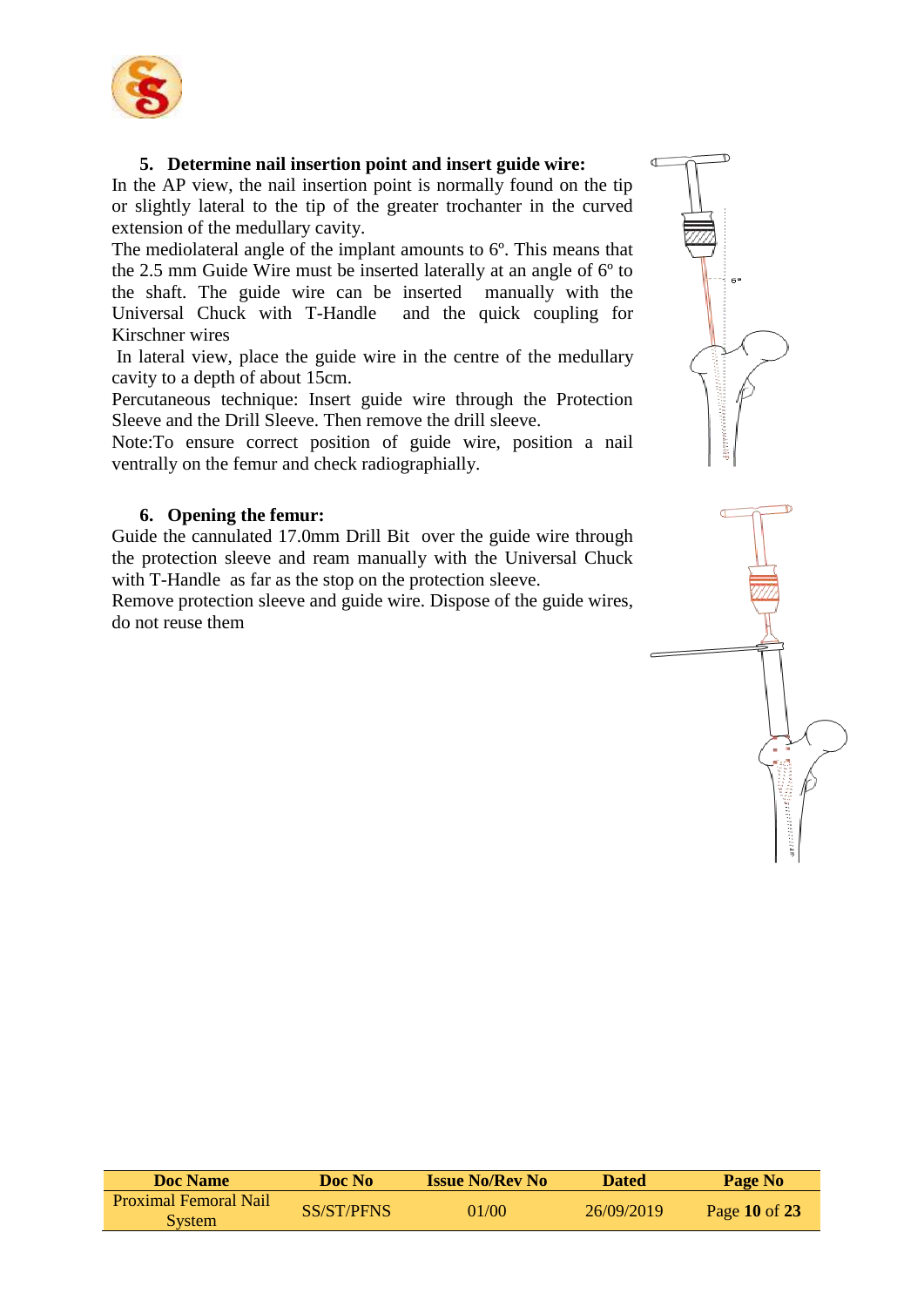

#### **OPTION: Opening with reverse awl:**

Open the femur or enlarge the entry point with the Reverse Awl. Use the Tissue Protector to spare soft tissues. Drive the awl over the guide wire into the femur until the marking on the awl shaft is level with the trochanter tip.

#### **7. Assemble instruments:**

Guide the Connecting Screw through the Insertion Handle and secure the nail tightly to the insertion handle using the Hexagonal Socket. The nail diameter has already been determined during preparations for surgery.

 $\circ$ 

Ensure that the connection is tight to avoid deviations when inserting the screws through the aiming arm. Do not attach the aiming arm yet.

| <b>Doc Name</b>                               | Doc No     | <b>Issue No/Rev No</b> | <b>Dated</b> | Page No       |
|-----------------------------------------------|------------|------------------------|--------------|---------------|
| <b>Proximal Femoral Nail</b><br><b>System</b> | SS/ST/PFNS | 01/00                  | 26/09/2019   | Page 11 of 23 |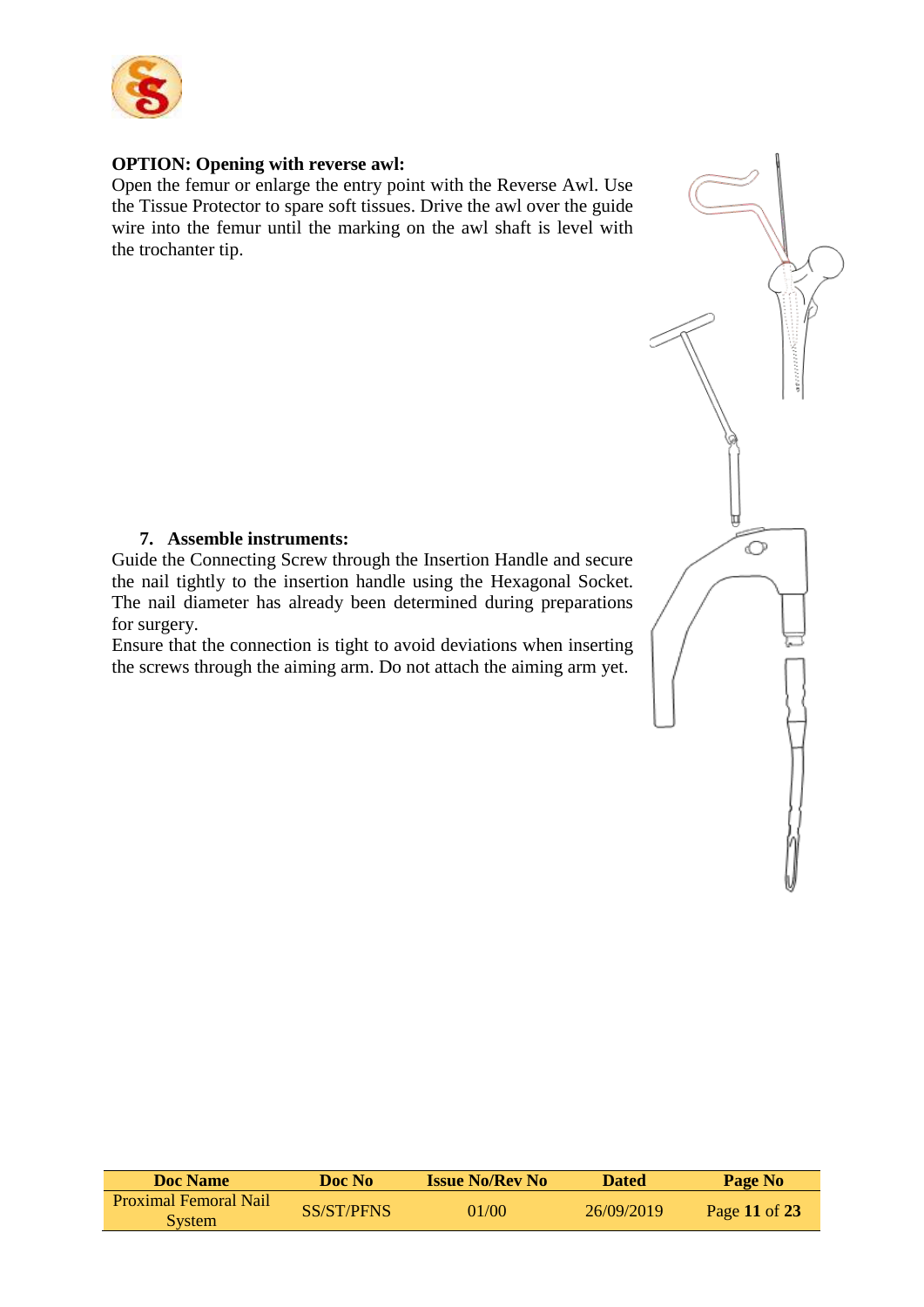

#### **8. Insertion of standard PFN:**

Carefully insert the nail manually as far as possible into the femoral opening. Slight twisting hand movements help insertion. If the nail cannot be inserted, select a smaller size nail diameter.

Insertion can be supported by light blows with the synthetic Hammer on the mounted protection shield of the insertion handle.

**Caution:** Avoid unnecessary use of force and only hit the protection plate. In smaller medullary canals, ream the distal part to at least 10mm.

It is important that the nail is always tightly connected to the insertion handle.

#### **9. Insertion of femoral neck screw and hip pin:**

Insert the screws using the colour-coded drill sleeve systems consisting of protection sleeve, drill sleeve and trocar.

Tightly secure the appropriate Aiming Arm to the insertion handle. Note:

The position of the nail can be verified by placing a guide wire on the surface of the insertion handle. The position of the end of the nail can be checked by inserting a wire through the insertion handle.

To ensure the correct ante-version of the implant, an additional guide wire can be inserted ventral to the femoral neck into the femoral head.



| <b>Doc</b> Name                        | Doc No     | <b>Issue No/Rev No</b> | <b>Dated</b> | Page No       |
|----------------------------------------|------------|------------------------|--------------|---------------|
| <b>Proximal Femoral Nail</b><br>System | SS/ST/PFNS | 01/00                  | 26/09/2019   | Page 12 of 23 |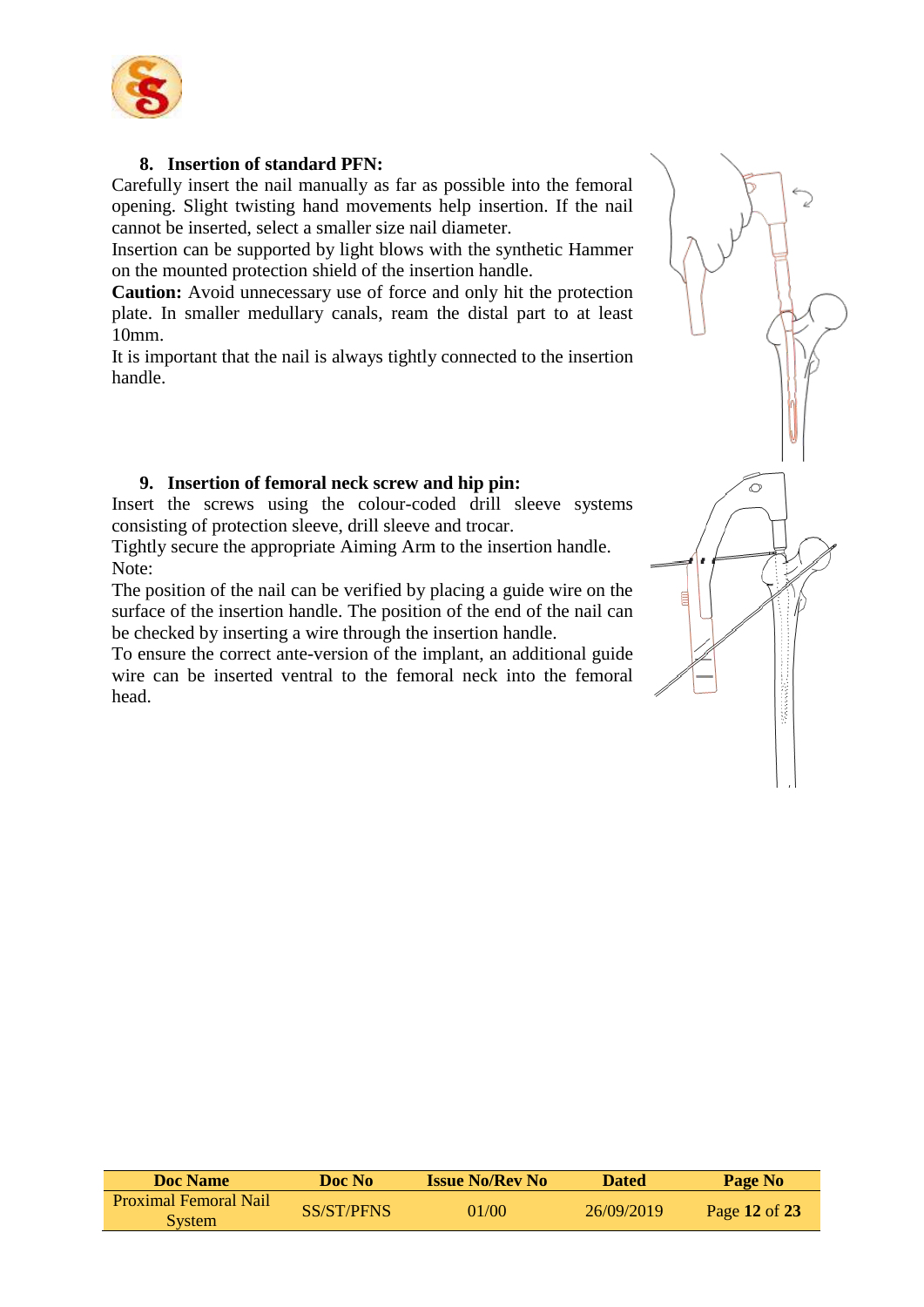

#### **10. Insertion of guide wire for femoral neck screw:**

Make a stab incision and insert the pink Drill Sleeve System through the aiming arm to the bone. Mark the femur and remove the trocar.

Insert a new 2.5 mm Guide Wire through the drill sleeve, check direction and position under image intensifier in AP and lateral views.

Choose a position in the caudal area of the femoral head so that both proximal screws can be inserted. Insert the guide wire 5 mm deeper into the femoral head than the planned femoral head screw. The final position of the guide wire should be in the lower half of the femoral neck. In lateral view, the wire should be positioned in the centre of the femoral neck.

#### **11. Insertion of guide wire for hip pin:**

Insert the blue Drill Sleeve System through the blue drill hole on the aiming arm to the bone.

Then remove the trocar and insert a second, new 2.5 mm guide wire through the drill sleeve into the bone. The tip of the guide wire should be positioned at least 20mm medial of the fracture line and 5mm deeper than the planned hip pin, but approximately 15–20mm less deep than the planned femoral neck screw.

#### **12. Measure length of hip pin**

It is recommended to start with the insertion of the hip pin to prevent possible rotation of the medial fragment when inserting the femoral neck screw.

Remove the drill sleeve. Guide the Direct Measuring Device through the protection sleeve to the bone and determine the length of the required hip pin. The length of this pin is indicated on the measuring device and calculated to end 5mm before the tip of the guide wire.

| Doc Name                               | <b>Doc No</b>     | <b>Issue No/Rev No</b> | <b>Dated</b> | Page No       |
|----------------------------------------|-------------------|------------------------|--------------|---------------|
| <b>Proximal Femoral Nail</b><br>System | <b>SS/ST/PFNS</b> | 01/00                  | 26/09/2019   | Page 13 of 23 |

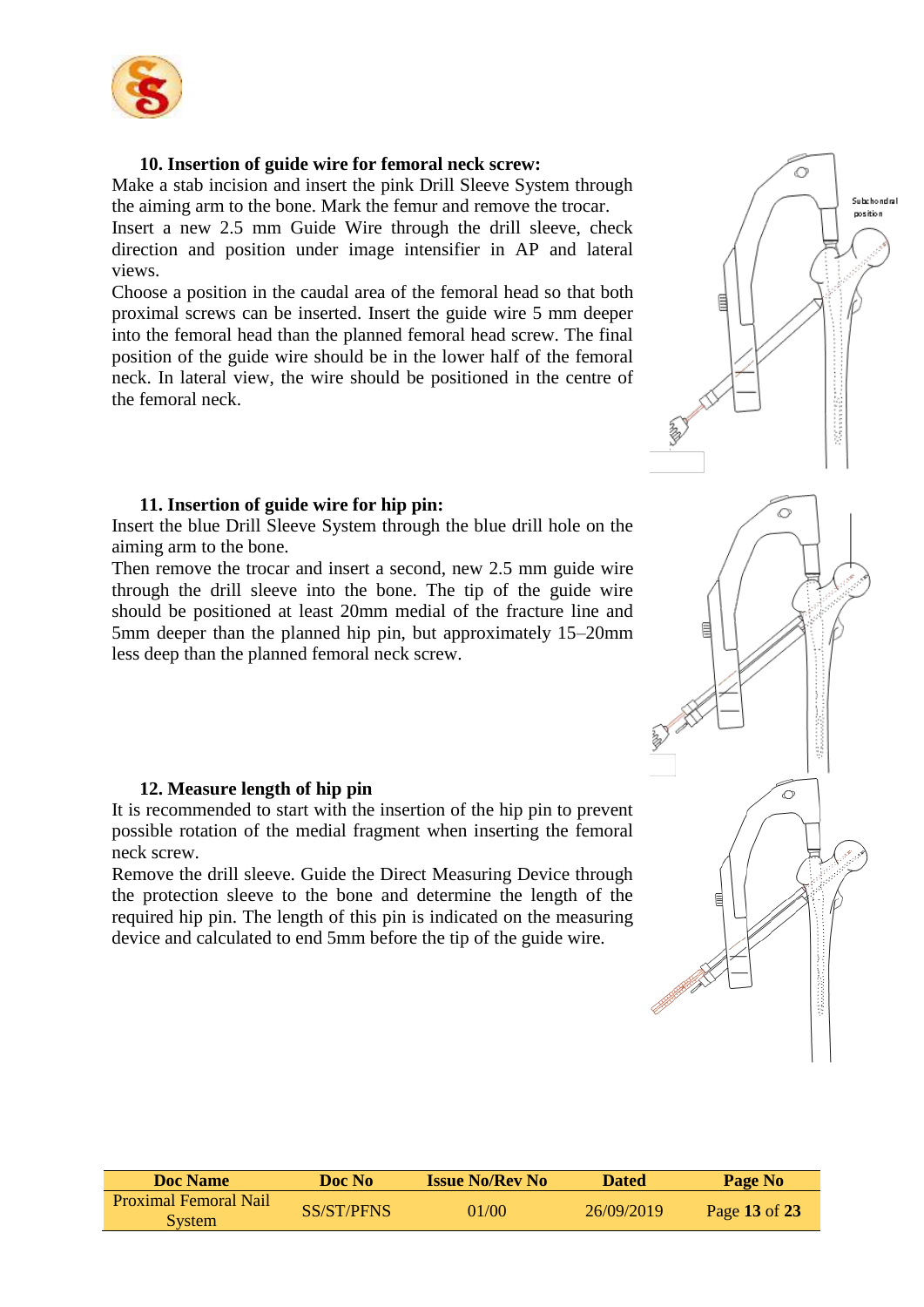

#### **13. Drill hole for hip pin:**

Advance the 6.5 mm cannulated drill bit over the 2.5 mm guide wire. Drill to the stop. As the tip of the hip pin is self-tapping, usually no further tapping and drilling is needed.

#### **14. Procedure in hard bone:**

In hard or young bone, further drilling and tapping with the cannulated 6.5mm Tap is recommended up to the length of the hip pin previously measured.

#### **15. Insertion of hip pin**

Use the cannulated Hexagonal Screwdriver to insert the selected hip pin over the guide wire to the stop.

Remove and discard the 2.8mm guide wire of the hip pin. Caution:

Do not insert the hip pin with undue force. Ensure that the lateral end of the hip pin clearly protrudes from the lateral cortex. Check under image intensification that hip pin is not inserted too far.

#### **16. Measure length of femoral neck screw:**

Remove the pink Drill Sleeve. Guide the Direct Measuring Device over the second 2.5 mm guide wire through the pink protection sleeve until it touches bone, and determine the length of the required femoral neck screw. The correct screw length is indicated on the measuring device and calculated to end approx. 5mm before the tip of the guide wire.

Now set the measured length on the 11.0mm Reamer by securing the Fixation Sleeve in the appropriate position. The correct length is indicated on the side of the fixation sleeve facing the reamer tip



| <b>Doc Name</b>                               | Doc No            | <b>Issue No/Rev No</b> | <b>Dated</b> | Page No       |
|-----------------------------------------------|-------------------|------------------------|--------------|---------------|
| <b>Proximal Femoral Nail</b><br><b>System</b> | <b>SS/ST/PFNS</b> | 01/00                  | 26/09/2019   | Page 14 of 23 |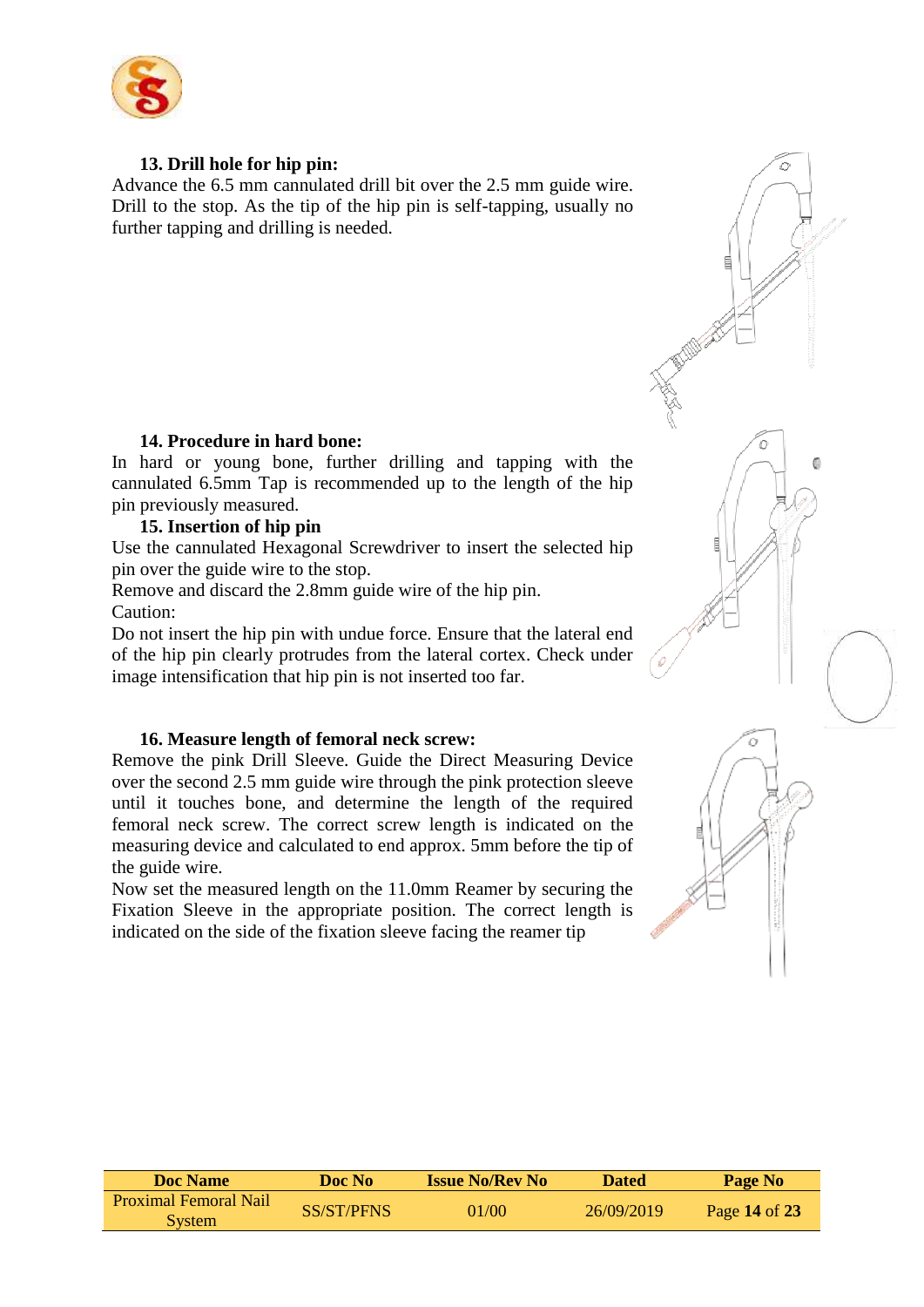

#### **17. Drill hole for femoral neck screw**

Advance the 11.0mm reamer over the 2.5 mm guide wire. Drill to the stop. The fixation sleeve prevents further drilling.

Tapping is not required due to the self-tapping tip of the femoral neck screw.

Note:

If the guide wire has been bent slightly during insertion, the reamer can be guided over it using careful forward and backward movements.

If the guide wire has been bent to a greater extent, it should be reinserted or replaced by a new one. However, in some cases it is possible to cautiously complete reaming without a guide wire.

#### **18. Insertion of femoral neck screw**

Assemble the Wrench for Femoral Neck Screw and secure it tightly to the selected femoral neck screw. Insert the femoral neck screw over the 2.5 mm guide wire to the stop.

Remove the wrench for the femoral neck screw, if necessary using the Hexagonal Socket.

Remove and discard the 2.5 mm guide wire of the femoral neck screw. Finally, remove both protection sleeves from the aiming arm. Check under image intensification that the femoral neck screw protrudes slightly over the lateral cortex.

#### **19. Drill hole for distal locking**

Distal locking is usually performed with a single locking bolt. For static interlocking Use the cranial locking hole only for static interlocking, and the caudal locking hole for dynamic interlocking. Sub-trochanteric fractures may be double-locked. Postoperative removal of the static locking bolt allows secondary dynamization.

Make a stab incision and insert the green Drill Sleeve System through the locking hole selected in the aiming arm to the bone.

Remove the green 4.0mm Trocar and drill through both cortices using the 4.0mm Drill Bit.

Read off the length of the required locking bolt directly from the drill marking. Ensure that the drill sleeve 8.0/4.0 has good bone contact.







| <b>Doc Name</b>                               | Doc No     | <b>Issue No/Rev No</b> | <b>Dated</b> | Page No       |
|-----------------------------------------------|------------|------------------------|--------------|---------------|
| <b>Proximal Femoral Nail</b><br><b>System</b> | SS/ST/PFNS | 01/00                  | 26/09/2019   | Page 15 of 23 |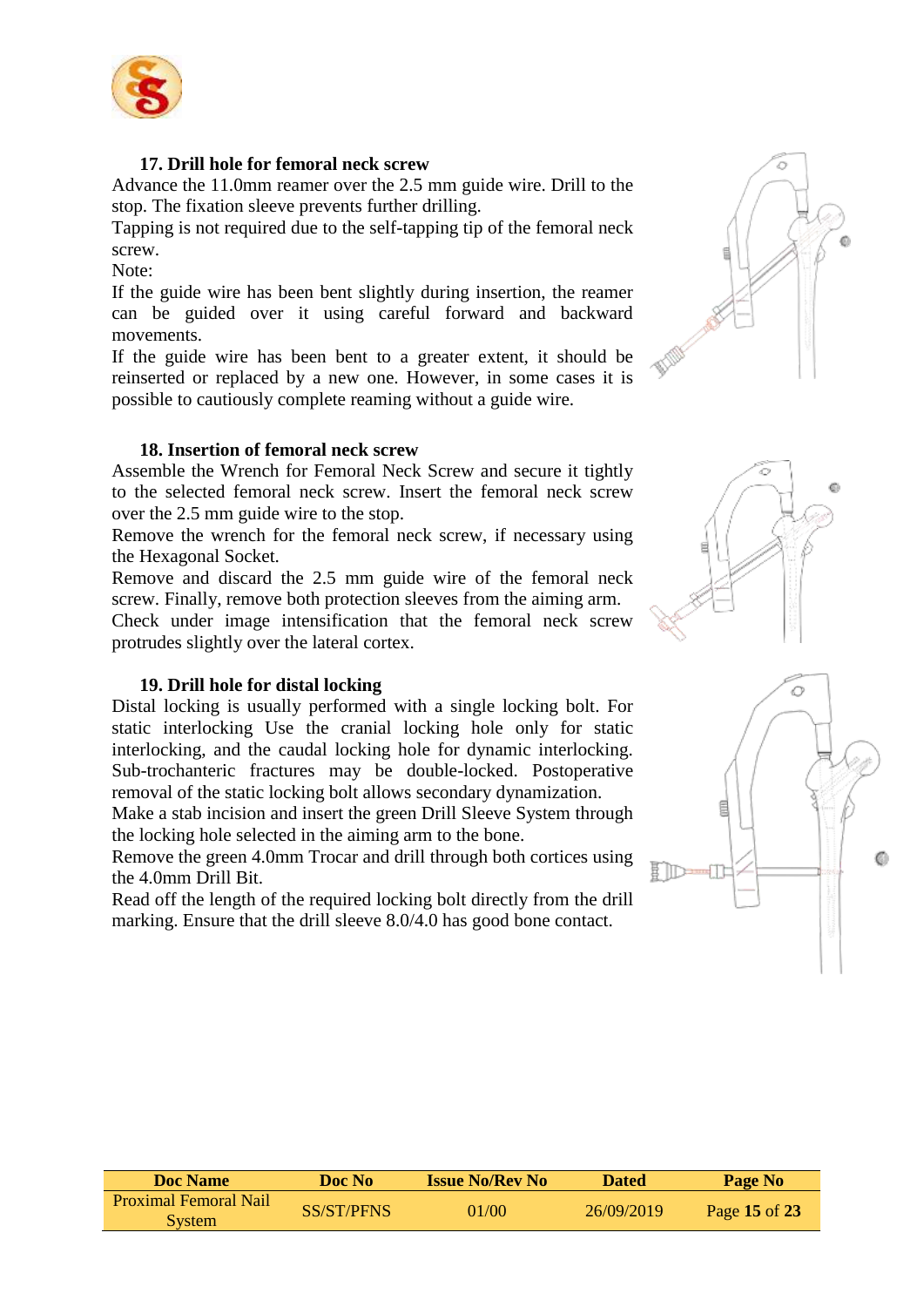

#### **20. Insertion of locking bolt**

Insert the locking bolt through the protection sleeve using the large Hexagonal Screwdriver.

Remove the protection sleeve and the aiming arm. Then remove the insertion handle using the Hexagonal Socket



#### **21. Insertion of End Cap**

Align the end cap with the nail axis using the hexagonal screwdriver in order to prevent tilting. Screw the end cap completely onto the nail until its collar touches the proximal end of the nail.



| Doc Name                     | Doc No     | <b>Issue No/Rev No</b> | <b>Dated</b> | Page No       |
|------------------------------|------------|------------------------|--------------|---------------|
| <b>Proximal Femoral Nail</b> | SS/ST/PFNS | 01/00                  | 26/09/2019   |               |
| <b>System</b>                |            |                        |              | Page 16 of 23 |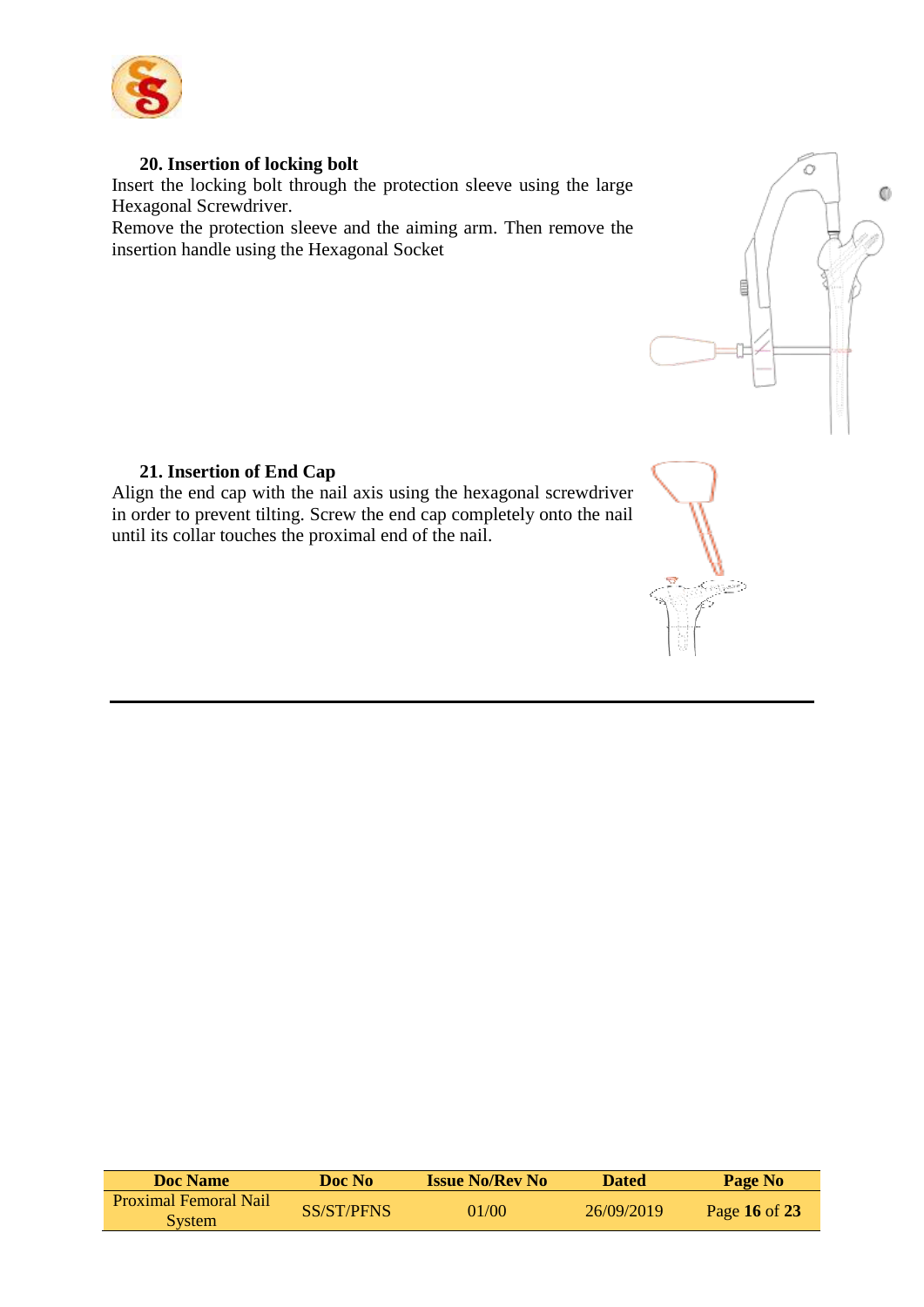

# **IMPLANT REMOVAL:**

#### **1. Remove femoral neck screw and hip pin**

Having made an incision through the old scar, the screws can be localized using palpation or the image intensifier. In some cases, the instruments have a better grip on the screws if a 2.5 mm Guide Wire is inserted. First remove the end cap and insert the Guide Rod into the proximal nail end. Only then may the femoral neck screw, the hip pin and the locking bolt be removed by using the insertion instruments. To extract the hip pin, the Extraction Holding Sleeve for Hip Pin is required additionally.

Note: If the soft tissue situation is difficult, the guide rod for nail extraction can be mounted after removal of all but one locking bolt in order to prevent nail rotation in the medullary cavity. Remove the last locking bolt.



To remove the nail, mount the Slotted Hammer onto the guide rod. Ensure that the guide rod is firmly seated in the nail; the 4.5mm Pin Wrench may be used for this purpose. Now extract the nail with slight hammer blows.

| Doc Name                                      | Doc No-    | <b>Issue No/Rev No</b> | <b>Dated</b> | Page No       |
|-----------------------------------------------|------------|------------------------|--------------|---------------|
| <b>Proximal Femoral Nail</b><br><b>System</b> | SS/ST/PFNS | 01/00                  | 26/09/2019   | Page 17 of 23 |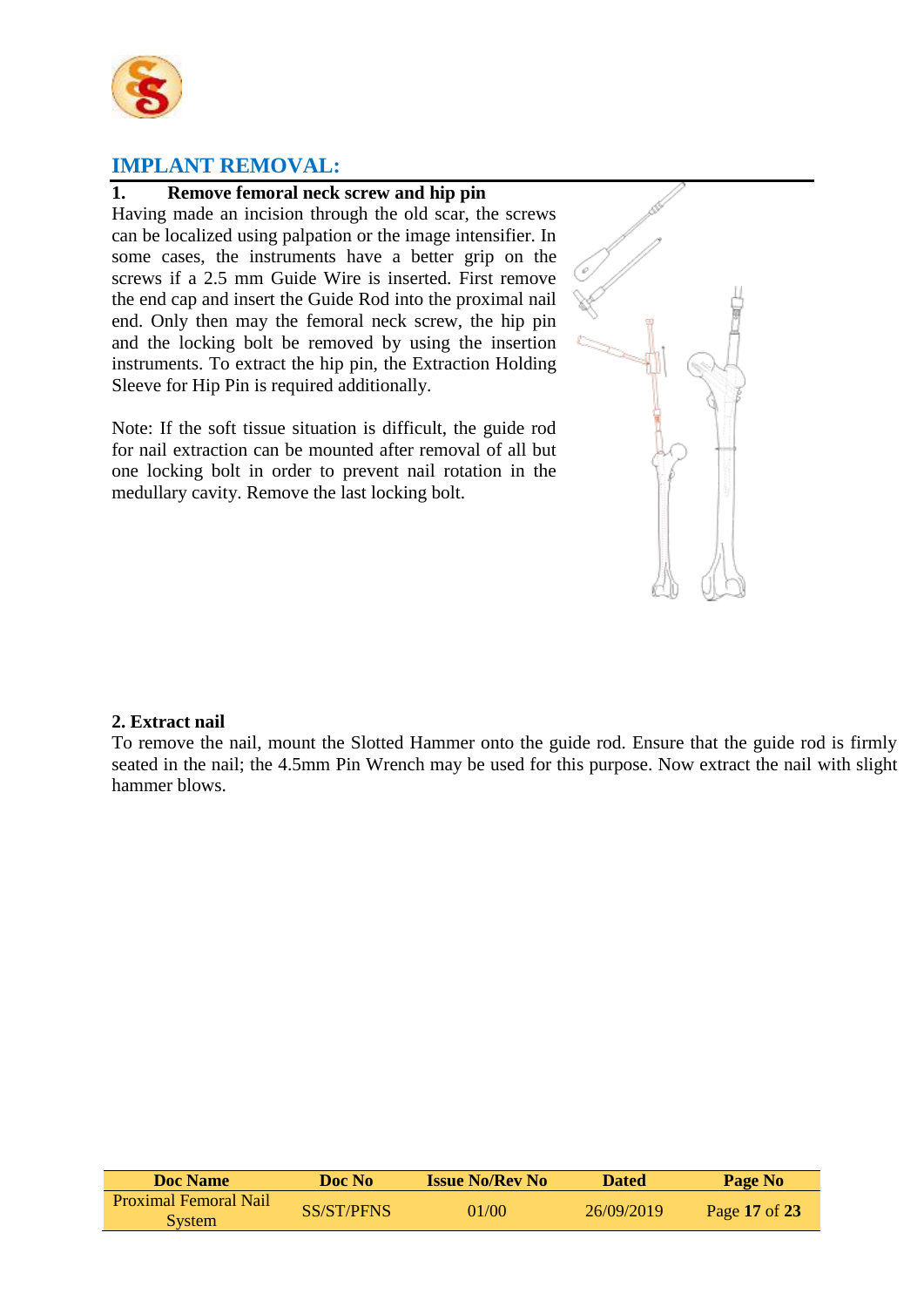

# **CAUTION:**

#### **Used Implants:**

Used implants which appear un-damaged may have internal and/or external defects. It is possible that individual stress analysis of each part fail to reveal the accumulated stress on the metals as a result of use within the body. This may lead ultimately to implant failure after certain point of time due to metal fatigue. Therefore reuses of implants are strictly not recommended.

#### **Disposal of Used Implants:**

Every used or removed implant must be discarded after use and must never be re- used. It should be bent or scratched & then disposed of properly so that it becomes unfit for reuse. While disposing it off, it should be ensured that the discarded implant does not pose any threat to children, stray animals and environment. Dispose of the implants as per applicable medical practices and local, state and country specific regulatory requirement of Bio Medical Waste rules.

### **MRI SAFETY INFORMATION:**

Samay Surgical implants are manufactured from Titanium Gr.5 and SS316L material and both are non-magnetic material, hence it do not pose any safety risk.

Patients should be directed to seek a medical opinion before entering potentially adverse environments that could affect the performance of the implants, such as electromagnetic or magnetic field or including a magnetic resonance environment.

Doctor shall conduct a Risk Benefit Analysis before directing the patient to enter electromagnetic or magnetic fields or including a magnetic resonance environment.

Samay Surgical implants has not been evaluated for safety and compatibility in the MR environment but on the basis of literature study below mentioned points can be taken care during MRI.

### **PACKAGING MATERIAL DISPOSAL:**

The packaging material of this device is made of LDPE and therefore if swallowed, may cause choking Hazards. Therefore, it should be disposed of in such ways that keep out of reach of children and stray animals.

The minimum recommended time after the implantation that allows patients to safely undergo MRI examination or allowing the patient or an individual to enter the MRI environment is 6 (six) weeks.

The maximum recommended time limit for MRI examination in patients implanted with the evaluated device is 30 min with a scanner operating at 1.5T (Tesla) or less.

| Doc Name                                      | Doc No            | <b>Issue No/Rev No</b> | <b>Dated</b> | Page No       |
|-----------------------------------------------|-------------------|------------------------|--------------|---------------|
| <b>Proximal Femoral Nail</b><br><b>System</b> | <b>SS/ST/PFNS</b> | 01/00                  | 26/09/2019   | Page 18 of 23 |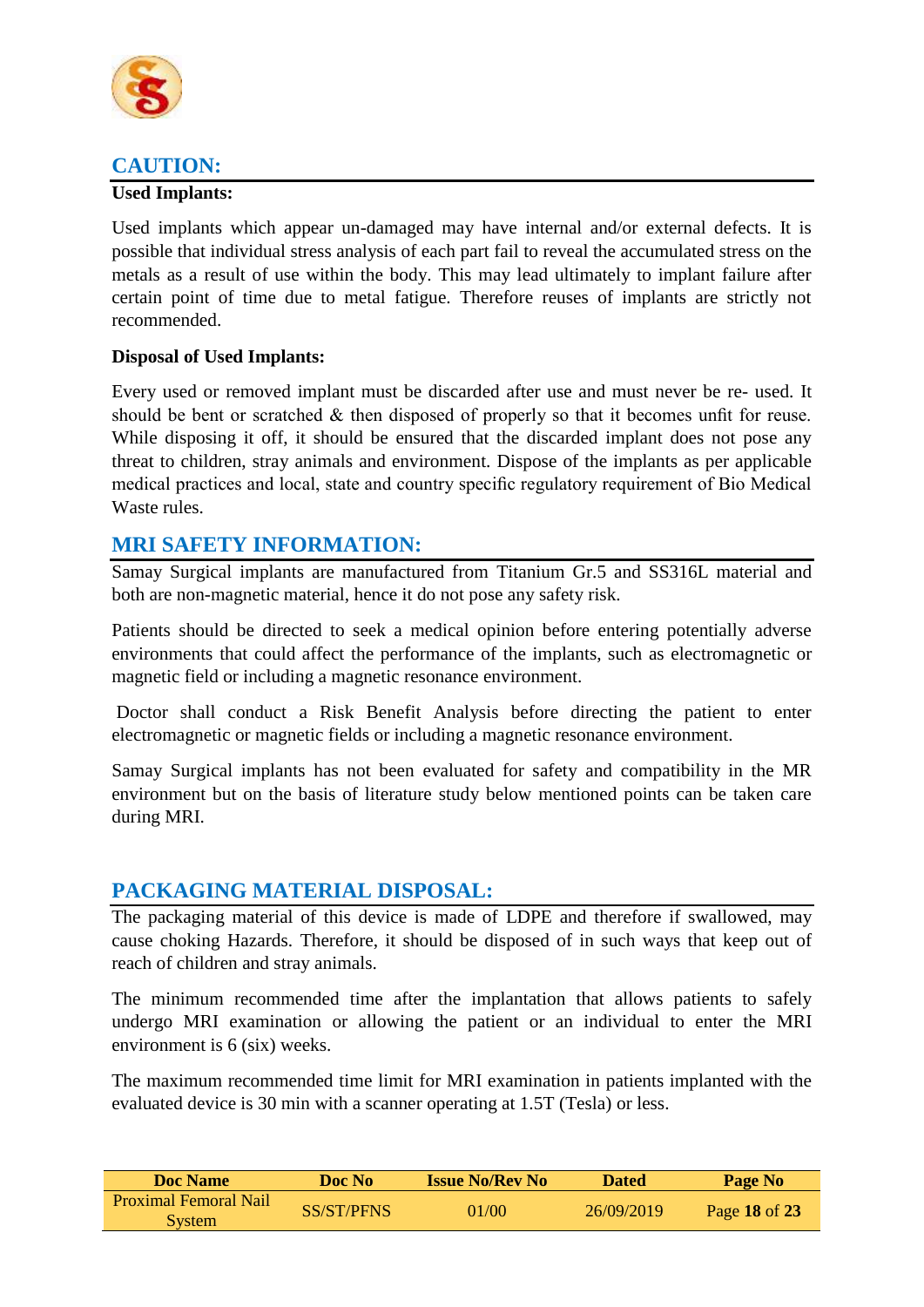

#### Proximal Femoral Nail (P.F.N), (Right)

Note: Define Code for S.S. 316L/SS 205. Titanium/TT 205, S.S. 316LVM/LM 205 Screw Places: 8.0mm/6.4mm/4.9mm



#### Proximal Femoral Nail (P.F.N), (Left)

Note: Define Code for S.S. 316L/SS 206, Titanium/TT 206, S.S. 316LVM/LM 206 Screw Places : 8.0mm/6.4mm/4.9mm

| Code No.<br>5.5.316L | Code No.<br><b>5.5.316L</b> | Length | Angled |
|----------------------|-----------------------------|--------|--------|
| Dia.<br>(9.0mm)      | Dia.<br>(10.0mm)            |        |        |
| 55 206-034           | \$\$ 206-134                | 34cm   | 1350   |
| 55 206-036           | 55 206-136                  | 36cm   | 1350   |
| SS 206-038           | SS 206-138                  | 38cm   | 135%   |
| SS 206-040           | SS 206-140                  | 40cm   | 135"   |
| SS 206-042           | <b>5S 206-142</b>           | 42cm   | 1350   |
| 55 206-044           | SS 206-144                  | 44cm   | 1359   |

| Doc Name                                      | Doc No     | <b>Issue No/Rev No</b> | <b>Dated</b> | Page No       |
|-----------------------------------------------|------------|------------------------|--------------|---------------|
| <b>Proximal Femoral Nail</b><br><b>System</b> | SS/ST/PFNS | 01/00                  | 26/09/2019   | Page 19 of 23 |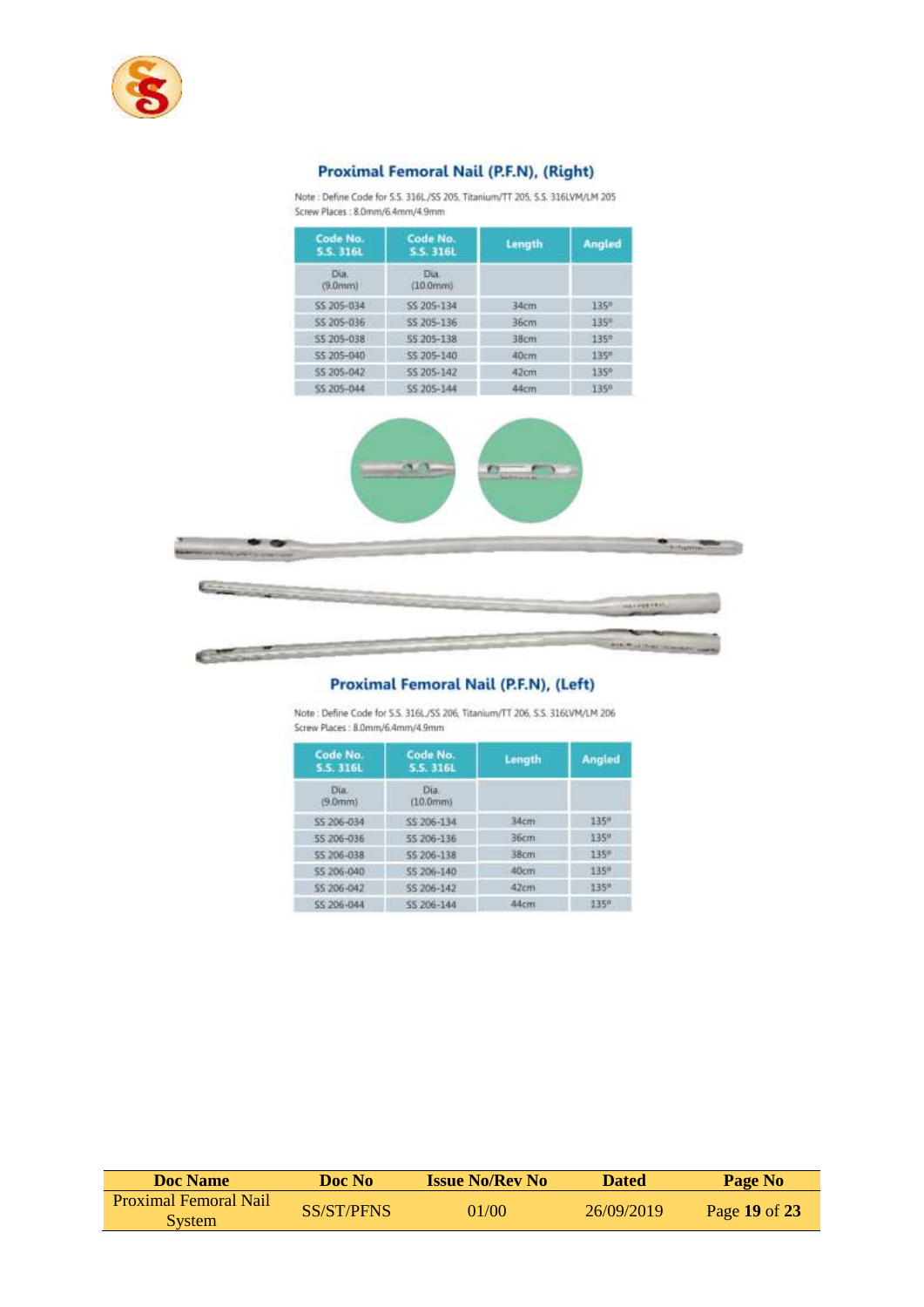

# Proximal Femoral Nail (P.F.N), (Short) 25cm

| Code No.<br>S.S. 316L | Code No.<br><b>Titanium</b> | Dia.             | <b>Angled</b>    |
|-----------------------|-----------------------------|------------------|------------------|
| SS 207-009            | TT 207-009                  | 9mm              | 130°             |
| SS 207-010            | TT 207-010                  | 10 <sub>mm</sub> | 130°             |
| SS 207-011            | TT 207-011                  | 11mm             | 130°             |
| SS 207-012            | TT 207-012                  | 12 <sub>mm</sub> | 130 <sup>a</sup> |
| SS 207-013            | TT 207-013                  | 13mm             | $130^\circ$      |
| SS 207-014            | TT 207-014                  | 14 <sub>mm</sub> | $130^\circ$      |
| SS 207-109            | TT 207-109                  | 9mm              | 135 <sup>o</sup> |
| SS 207-110            | TT 207-110                  | 10mm             | 1350             |
| SS 207-111            | TT 207-111                  | 11mm             | 1350             |
| SS 207-112            | TT 207-112                  | 12mm             | 135%             |
| SS 207-113            | TT 207-113                  | 13 <sub>mm</sub> | 135%             |
| SS 207-114            | TT 207-114                  | 14mm             | 1350             |

Screw Places: 8.0mm/6.4mm/4.9mm



| <b>Doc Name</b>              | Doc No            | <b>Issue No/Rev No</b> | <b>Dated</b> | Page No       |
|------------------------------|-------------------|------------------------|--------------|---------------|
| <b>Proximal Femoral Nail</b> | <b>SS/ST/PFNS</b> | 01/00                  | 26/09/2019   | Page 20 of 23 |
| <b>System</b>                |                   |                        |              |               |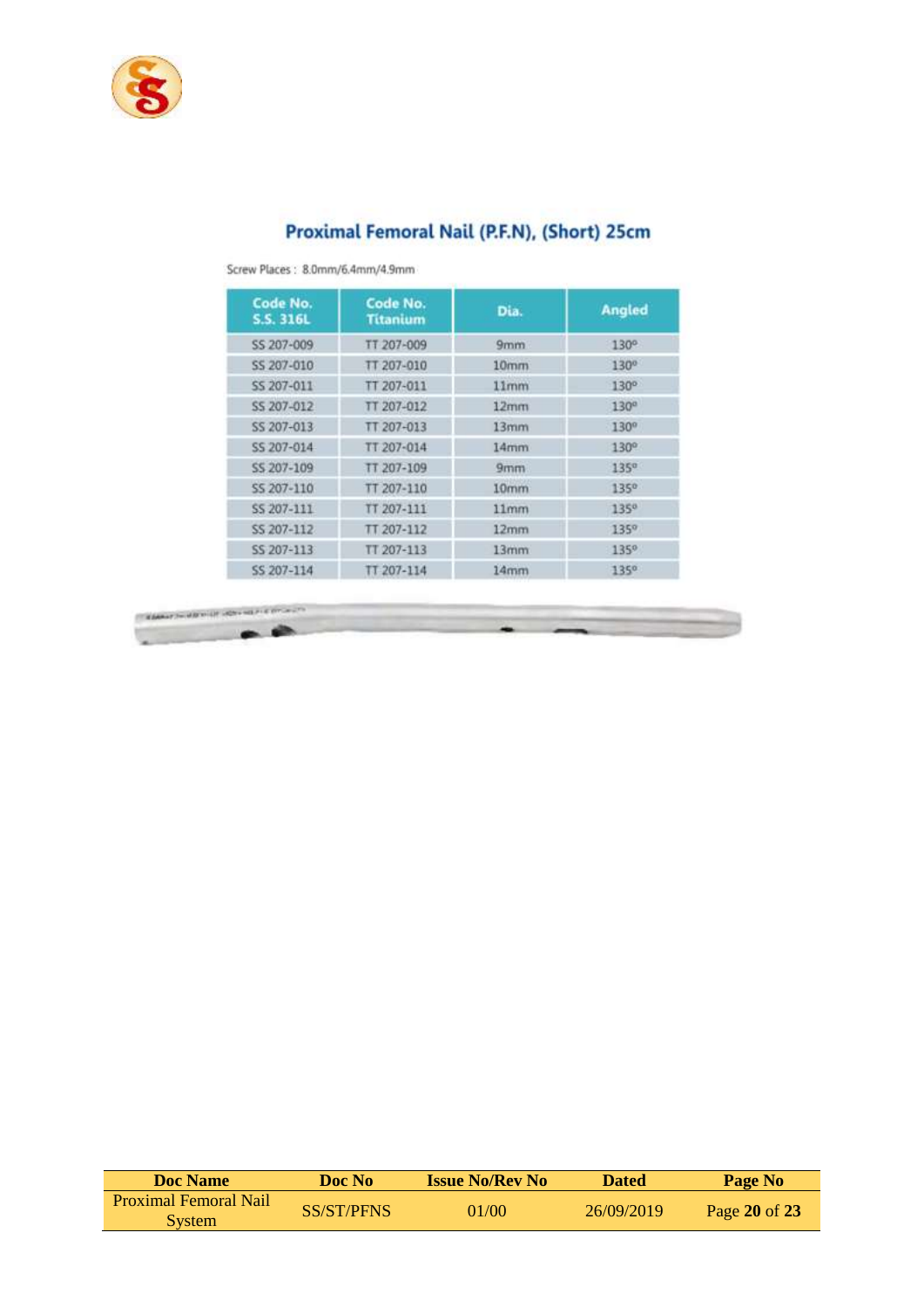



#### 4.9mm Inter-Locking Screw

| Code No.<br><b>S.S. 316L</b> | Code No.<br><b>Titanium</b> | Length           |
|------------------------------|-----------------------------|------------------|
| SS 214-020                   | TT 214-020                  | 20mm             |
| SS 214-022                   | TT 214-022                  | 22mm             |
| SS 214-024                   | TT 214-024                  | 24mm             |
| SS 214-026                   | TT 214-026                  | 26mm             |
| SS 214-028                   | TT 214-028                  | 28mm             |
| SS 214-030                   | TT 214-030                  | 30mm             |
| SS 214-032                   | TT 214-032                  | 32mm             |
| SS 214-034                   | TT 214-034                  | 34mm             |
| SS 214-036                   | TT 214-036                  | 36mm             |
| SS 214-038                   | TT 214-038                  | 38 <sub>mm</sub> |
| SS 214-040                   | TT 214-040                  | 40mm             |
| SS 214-042                   | TT 214-042                  | 42mm             |
| SS 214-044                   | TT 214-044                  | 44mm             |
| SS 214-046                   | TT 214-046                  | 46mm             |
| SS 214-048                   | TT 214-048                  | 48mm             |
| SS 214-050                   | TT 214-050                  | 50mm             |
| SS 214-052                   | TT 214-052                  | 52mm             |
| SS 214-054                   | TT 214-054                  | 54mm             |
| SS 214-056                   | TT 214-056                  | 56mm             |
| SS 214-058                   | TT 214-058                  | 58mm             |
| SS 214-060                   | TT 214-060                  | 60mm             |
| SS 214-062                   | TT 214-062                  | 62mm             |
| SS 214-064                   | TT 214-064                  | 64mm             |
| SS 214-066                   | TT 214-066                  | <b>66mm</b>      |
| SS 214-068                   | TT 214-068                  | 68mm             |
| SS 214-070                   | TT 214-070                  | 70mm             |
| SS 214-075                   | TT 214-075                  | 75mm             |
| SS 214-080                   | TT 214-080                  | 80mm             |

| <b>Doc Name</b>                               | Doc No-           | <b>Issue No/Rev No</b> | <b>Dated</b> | Page No       |
|-----------------------------------------------|-------------------|------------------------|--------------|---------------|
| <b>Proximal Femoral Nail</b><br><b>System</b> | <b>SS/ST/PFNS</b> | 01/00                  | 26/09/2019   | Page 21 of 23 |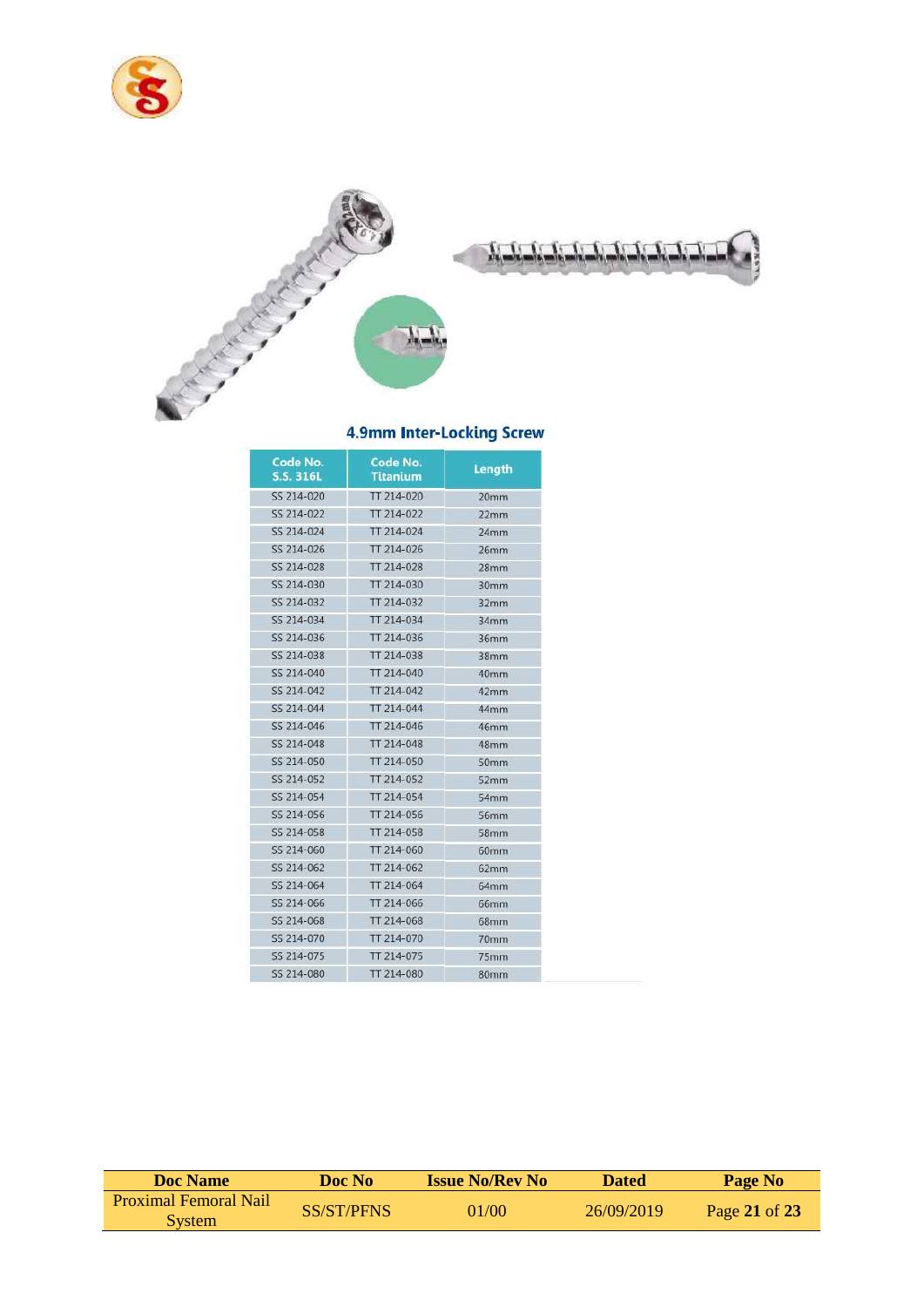

#### 6.4mm Proximal Femoral Screw (P.F.N)

| Code No.<br>S.S. 316L | Code No.<br><b>Titanium</b> | Length            |
|-----------------------|-----------------------------|-------------------|
| SS 215-060            | TT 215-060                  | 60mm              |
| SS 215-065            | TT 215-065                  | 65mm              |
| SS 215-070            | TT 215-070                  | 70 <sub>mm</sub>  |
| SS 215-075            | TT 215-075                  | 75mm              |
| SS 215-080            | TT 215-080                  | 80 <sub>mm</sub>  |
| SS 215-085            | TT 215-085                  | 85mm              |
| SS 215-090            | TT 215-090                  | 90mm              |
| SS 215-095            | TT 215-095                  | 95mm              |
| SS 215-100            | TT 215-100                  | 100mm             |
| SS 215-105            | TT 215-105                  | $105$ mm          |
| SS 215-110            | TT 215-110                  | 110 <sub>mm</sub> |
| SS 215-115            | TT 215-115                  | 115mm             |
| SS 215-120            | TT 215-120                  | 120mm             |





| Code No.<br>S.S. 316L | Code No.<br><b>Titanium</b> | Length           |  |
|-----------------------|-----------------------------|------------------|--|
| 55 216-060            | TT 216-060                  | 60mm             |  |
| SS 216-065            | TT 216-065                  | 65mm             |  |
| SS 216-070            | TT 216-070                  | 70mm             |  |
| SS 216-075            | TT 216-075                  | 75mm             |  |
| SS 216-080            | TT 216-080                  | 80mm             |  |
| SS 216-085            | TT 216-085                  | 85mm             |  |
| SS 216-090            | TT 216-090                  | 90 <sub>mm</sub> |  |
| SS 216-095            | TT 216-095                  | 95 <sub>mm</sub> |  |
| SS 216-100            | TT 216-100                  | 100mm            |  |
| SS 216-105            | TT 216-105                  | 105mm            |  |
| SS 216-110            | TT 216-110                  | 110mm            |  |
| SS 216-115            | TT 216-115                  | 115mm            |  |
| SS 216-120            | TT 216-120                  | 120mm            |  |

8.0mm Proximal Femoral Screw (P.F.N)

| <b>Doc Name</b>                               | Doc No            | <b>Issue No/Rev No</b> | <b>Dated</b> | Page No       |
|-----------------------------------------------|-------------------|------------------------|--------------|---------------|
| <b>Proximal Femoral Nail</b><br><b>System</b> | <b>SS/ST/PFNS</b> | 01/00                  | 26/09/2019   | Page 22 of 23 |